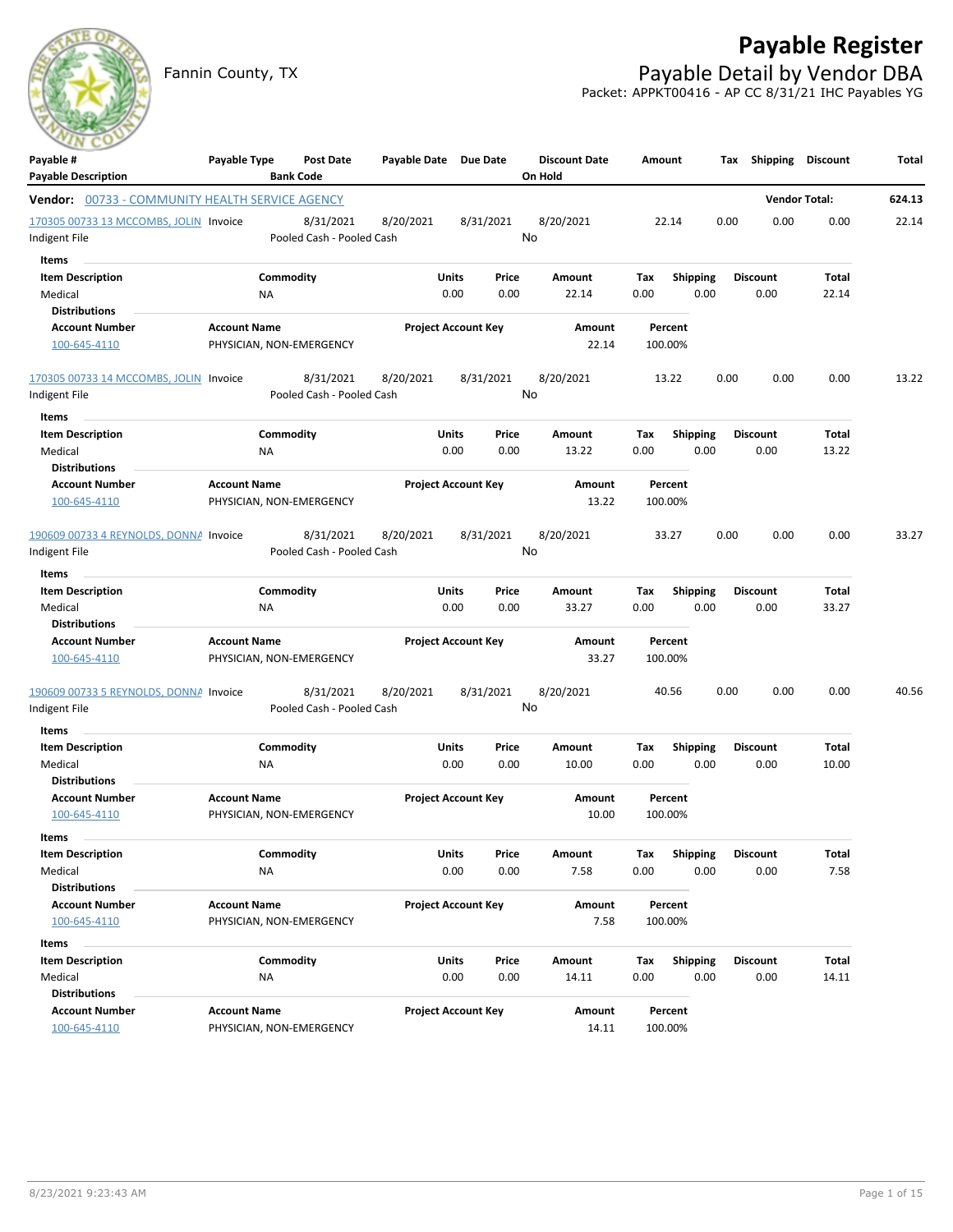| Payable #<br><b>Payable Description</b><br>Items              | Payable Type        | Post Date<br><b>Bank Code</b>          | Payable Date Due Date |                            | <b>Discount Date</b><br>On Hold | Amount             |                         | Shipping<br>Tax         | Discount       | <b>Total</b> |
|---------------------------------------------------------------|---------------------|----------------------------------------|-----------------------|----------------------------|---------------------------------|--------------------|-------------------------|-------------------------|----------------|--------------|
| <b>Item Description</b><br>Medical                            | ΝA                  | Commodity                              | Units                 | Price<br>0.00<br>0.00      | Amount<br>8.87                  | Tax<br>0.00        | <b>Shipping</b><br>0.00 | <b>Discount</b><br>0.00 | Total<br>8.87  |              |
| <b>Distributions</b><br><b>Account Number</b><br>100-645-4110 | <b>Account Name</b> | PHYSICIAN, NON-EMERGENCY               |                       | <b>Project Account Key</b> | Amount<br>8.87                  | Percent<br>100.00% |                         |                         |                |              |
| 190609 00733 6 REYNOLDS, DONNA Invoice<br>Indigent File       |                     | 8/31/2021<br>Pooled Cash - Pooled Cash | 8/20/2021             | 8/31/2021                  | 8/20/2021<br>No                 | 14.11              |                         | 0.00<br>0.00            | 0.00           | 14.11        |
| Items                                                         |                     |                                        |                       |                            |                                 |                    |                         |                         |                |              |
| <b>Item Description</b>                                       |                     | Commodity                              | Units                 | Price                      | Amount                          | Tax                | <b>Shipping</b>         | <b>Discount</b>         | Total          |              |
| Medical                                                       | ΝA                  |                                        |                       | 0.00<br>0.00               | 14.11                           | 0.00               | 0.00                    | 0.00                    | 14.11          |              |
| <b>Distributions</b>                                          |                     |                                        |                       |                            |                                 |                    |                         |                         |                |              |
| <b>Account Number</b><br>100-645-4110                         | <b>Account Name</b> | PHYSICIAN, NON-EMERGENCY               |                       | <b>Project Account Key</b> | Amount<br>14.11                 | Percent<br>100.00% |                         |                         |                |              |
| 190609 00733 7 REYNOLDS, DONNA Invoice<br>Indigent File       |                     | 8/31/2021<br>Pooled Cash - Pooled Cash | 8/20/2021             | 8/31/2021                  | 8/20/2021<br>No                 | 39.67              |                         | 0.00<br>0.00            | 0.00           | 39.67        |
| Items                                                         |                     |                                        |                       |                            |                                 |                    |                         |                         |                |              |
| <b>Item Description</b>                                       |                     | Commodity                              | Units                 | Price                      | Amount                          | Tax                | Shipping                | <b>Discount</b>         | Total          |              |
| Medical                                                       | ΝA                  |                                        |                       | 0.00<br>0.00               | 13.22                           | 0.00               | 0.00                    | 0.00                    | 13.22          |              |
| <b>Distributions</b>                                          |                     |                                        |                       |                            |                                 |                    |                         |                         |                |              |
| <b>Account Number</b><br>100-645-4110                         | <b>Account Name</b> | PHYSICIAN, NON-EMERGENCY               |                       | <b>Project Account Key</b> | Amount<br>13.22                 | Percent<br>100.00% |                         |                         |                |              |
|                                                               |                     |                                        |                       |                            |                                 |                    |                         |                         |                |              |
| Items<br><b>Item Description</b>                              |                     | Commodity                              | Units                 | Price                      | Amount                          | Тах                | <b>Shipping</b>         | <b>Discount</b>         | Total          |              |
| Medical                                                       | ΝA                  |                                        |                       | 0.00<br>0.00               | 8.87                            | 0.00               | 0.00                    | 0.00                    | 8.87           |              |
| <b>Distributions</b>                                          |                     |                                        |                       |                            |                                 |                    |                         |                         |                |              |
| <b>Account Number</b><br>100-645-4110                         | <b>Account Name</b> | PHYSICIAN, NON-EMERGENCY               |                       | <b>Project Account Key</b> | Amount<br>8.87                  | Percent<br>100.00% |                         |                         |                |              |
| Items                                                         |                     |                                        |                       |                            |                                 |                    |                         |                         |                |              |
| <b>Item Description</b>                                       |                     | Commodity                              | Units                 | Price                      | Amount                          | Tax                | <b>Shipping</b>         | Discount                | Total          |              |
| Medical<br><b>Distributions</b>                               | ΝA                  |                                        |                       | 0.00<br>0.00               | 10.00                           | 0.00               | 0.00                    | 0.00                    | 10.00          |              |
| <b>Account Number</b>                                         | <b>Account Name</b> |                                        |                       | <b>Project Account Key</b> | Amount                          | Percent            |                         |                         |                |              |
| 100-645-4110                                                  |                     | PHYSICIAN, NON-EMERGENCY               |                       |                            | 10.00                           | 100.00%            |                         |                         |                |              |
| Items                                                         |                     |                                        |                       |                            |                                 |                    |                         |                         |                |              |
| <b>Item Description</b><br>Medical                            | ΝA                  | Commodity                              | <b>Units</b>          | Price<br>0.00<br>0.00      | Amount<br>7.58                  | Tax<br>0.00        | Shipping<br>0.00        | <b>Discount</b><br>0.00 | Total<br>7.58  |              |
| <b>Distributions</b><br><b>Account Number</b>                 | <b>Account Name</b> |                                        |                       | <b>Project Account Key</b> | Amount                          | Percent            |                         |                         |                |              |
| 100-645-4110                                                  |                     | PHYSICIAN, NON-EMERGENCY               |                       |                            | 7.58                            | 100.00%            |                         |                         |                |              |
| 190609 00733 8 REYNOLDS, DONNA Invoice<br>Indigent File       |                     | 8/31/2021<br>Pooled Cash - Pooled Cash | 8/20/2021             | 8/31/2021                  | 8/20/2021<br>No                 | 46.73              |                         | 0.00<br>0.00            | 0.00           | 46.73        |
| Items                                                         |                     |                                        |                       |                            |                                 |                    |                         |                         |                |              |
| <b>Item Description</b>                                       |                     | Commodity                              | Units                 | Price                      | Amount                          | Tax                | Shipping                | <b>Discount</b>         | Total          |              |
| Medical                                                       | ΝA                  |                                        |                       | 0.00<br>0.00               | 46.73                           | 0.00               | 0.00                    | 0.00                    | 46.73          |              |
| <b>Distributions</b>                                          |                     |                                        |                       |                            |                                 |                    |                         |                         |                |              |
| <b>Account Number</b><br>100-645-4110                         | <b>Account Name</b> | PHYSICIAN, NON-EMERGENCY               |                       | <b>Project Account Key</b> | Amount<br>46.73                 | Percent<br>100.00% |                         |                         |                |              |
|                                                               |                     |                                        |                       |                            |                                 |                    |                         |                         |                |              |
| 190609 00733 9 REYNOLDS, DONNA Invoice<br>Indigent File       |                     | 8/31/2021<br>Pooled Cash - Pooled Cash | 8/20/2021             | 8/31/2021                  | 8/20/2021<br>No                 | 33.27              |                         | 0.00<br>0.00            | 0.00           | 33.27        |
|                                                               |                     |                                        |                       |                            |                                 |                    |                         |                         |                |              |
| Items                                                         |                     |                                        |                       |                            |                                 |                    |                         |                         |                |              |
| <b>Item Description</b><br>Medical                            | ΝA                  | Commodity                              | Units                 | Price<br>0.00<br>0.00      | Amount<br>33.27                 | Tax<br>0.00        | <b>Shipping</b><br>0.00 | <b>Discount</b><br>0.00 | Total<br>33.27 |              |
| <b>Distributions</b>                                          |                     |                                        |                       |                            |                                 |                    |                         |                         |                |              |
| <b>Account Number</b><br>100-645-4110                         | <b>Account Name</b> | PHYSICIAN, NON-EMERGENCY               |                       | <b>Project Account Key</b> | Amount<br>33.27                 | Percent<br>100.00% |                         |                         |                |              |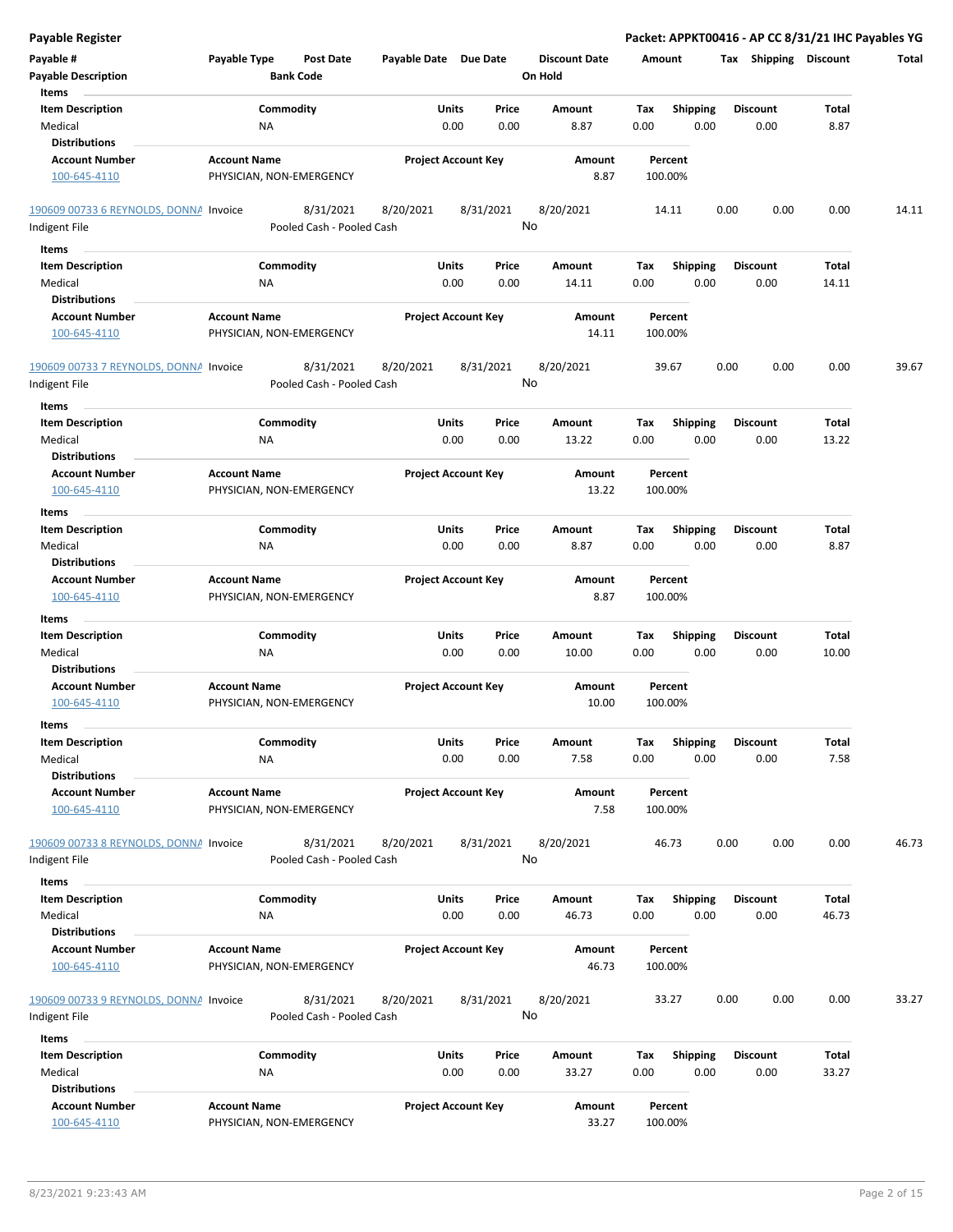| Payable Register                                       |                     |           |                                        |                       |                            |    |                                 |        |                    |      |                       | Packet: APPKT00416 - AP CC 8/31/21 IHC Payables YG |        |
|--------------------------------------------------------|---------------------|-----------|----------------------------------------|-----------------------|----------------------------|----|---------------------------------|--------|--------------------|------|-----------------------|----------------------------------------------------|--------|
| Payable #<br><b>Payable Description</b>                | Payable Type        |           | <b>Post Date</b><br><b>Bank Code</b>   | Payable Date Due Date |                            |    | <b>Discount Date</b><br>On Hold | Amount |                    |      | Tax Shipping Discount |                                                    | Total  |
| 210222 00733 4 WOODWORTH, SAI Invoice<br>Indigent File |                     |           | 8/31/2021<br>Pooled Cash - Pooled Cash | 8/20/2021             | 8/31/2021                  | No | 8/20/2021                       |        | 82.16              | 0.00 | 0.00                  | 0.00                                               | 82.16  |
| Items                                                  |                     |           |                                        |                       |                            |    |                                 |        |                    |      |                       |                                                    |        |
| <b>Item Description</b>                                |                     | Commodity |                                        | Units                 | Price                      |    | Amount                          | Tax    | <b>Shipping</b>    |      | <b>Discount</b>       | Total                                              |        |
| Medical                                                |                     | ΝA        |                                        |                       | 0.00<br>0.00               |    | 33.27                           | 0.00   | 0.00               |      | 0.00                  | 33.27                                              |        |
| <b>Distributions</b>                                   |                     |           |                                        |                       |                            |    |                                 |        |                    |      |                       |                                                    |        |
| <b>Account Number</b>                                  | <b>Account Name</b> |           |                                        |                       | <b>Project Account Key</b> |    | Amount                          |        | Percent            |      |                       |                                                    |        |
| 100-645-4110                                           |                     |           | PHYSICIAN, NON-EMERGENCY               |                       |                            |    | 33.27                           |        | 100.00%            |      |                       |                                                    |        |
| Items                                                  |                     |           |                                        |                       |                            |    |                                 |        |                    |      |                       |                                                    |        |
| <b>Item Description</b>                                |                     | Commodity |                                        | Units                 | Price                      |    | Amount                          | Тах    | <b>Shipping</b>    |      | <b>Discount</b>       | Total                                              |        |
| Medical                                                |                     | ΝA        |                                        |                       | 0.00<br>0.00               |    | 35.00                           | 0.00   | 0.00               |      | 0.00                  | 35.00                                              |        |
| <b>Distributions</b>                                   |                     |           |                                        |                       |                            |    |                                 |        |                    |      |                       |                                                    |        |
| <b>Account Number</b>                                  | <b>Account Name</b> |           |                                        |                       | <b>Project Account Key</b> |    | Amount                          |        | Percent            |      |                       |                                                    |        |
| 100-645-4110                                           |                     |           | PHYSICIAN, NON-EMERGENCY               |                       |                            |    | 35.00                           |        | 100.00%            |      |                       |                                                    |        |
| Items                                                  |                     |           |                                        |                       |                            |    |                                 |        |                    |      |                       |                                                    |        |
| <b>Item Description</b>                                |                     | Commodity |                                        | Units                 | Price                      |    | Amount                          | Tax    | <b>Shipping</b>    |      | <b>Discount</b>       | Total                                              |        |
| Medical                                                |                     | ΝA        |                                        |                       | 0.00<br>0.00               |    | 13.89                           | 0.00   | 0.00               |      | 0.00                  | 13.89                                              |        |
| <b>Distributions</b>                                   |                     |           |                                        |                       |                            |    |                                 |        |                    |      |                       |                                                    |        |
| <b>Account Number</b><br>100-645-4110                  | <b>Account Name</b> |           | PHYSICIAN, NON-EMERGENCY               |                       | <b>Project Account Key</b> |    | Amount<br>13.89                 |        | Percent<br>100.00% |      |                       |                                                    |        |
| 210324 00733 5 BRESHERS, KELLI                         | Invoice             |           | 8/31/2021                              | 8/20/2021             | 8/31/2021                  |    | 8/20/2021                       |        | 106.85             | 0.00 | 0.00                  | 0.00                                               | 106.85 |
| Indigent File                                          |                     |           | Pooled Cash - Pooled Cash              |                       |                            | No |                                 |        |                    |      |                       |                                                    |        |
| Items                                                  |                     |           |                                        |                       |                            |    |                                 |        |                    |      |                       |                                                    |        |
| <b>Item Description</b>                                |                     | Commodity |                                        | <b>Units</b>          | Price                      |    | Amount                          | Tax    | <b>Shipping</b>    |      | <b>Discount</b>       | Total                                              |        |
| Medical                                                |                     | NA        |                                        |                       | 0.00<br>0.00               |    | 46.73                           | 0.00   | 0.00               |      | 0.00                  | 46.73                                              |        |
| <b>Distributions</b>                                   |                     |           |                                        |                       |                            |    |                                 |        |                    |      |                       |                                                    |        |
| <b>Account Number</b>                                  | <b>Account Name</b> |           |                                        |                       | <b>Project Account Key</b> |    | Amount                          |        | Percent            |      |                       |                                                    |        |
| 100-645-4110                                           |                     |           | PHYSICIAN, NON-EMERGENCY               |                       |                            |    | 46.73                           |        | 100.00%            |      |                       |                                                    |        |
| Items                                                  |                     |           |                                        |                       |                            |    |                                 |        |                    |      |                       |                                                    |        |
| <b>Item Description</b>                                |                     | Commodity |                                        | Units                 | Price                      |    | Amount                          | Тах    | <b>Shipping</b>    |      | <b>Discount</b>       | Total                                              |        |
| Medical                                                |                     | ΝA        |                                        |                       | 0.00<br>0.00               |    | 5.63                            | 0.00   | 0.00               |      | 0.00                  | 5.63                                               |        |
| Distributions                                          |                     |           |                                        |                       |                            |    |                                 |        |                    |      |                       |                                                    |        |
| <b>Account Number</b>                                  | <b>Account Name</b> |           |                                        |                       | <b>Project Account Key</b> |    | Amount                          |        | Percent            |      |                       |                                                    |        |
| 100-645-4110                                           |                     |           | PHYSICIAN, NON-EMERGENCY               |                       |                            |    | 5.63                            |        | 100.00%            |      |                       |                                                    |        |
| Items                                                  |                     |           |                                        |                       |                            |    |                                 |        |                    |      |                       |                                                    |        |
| <b>Item Description</b>                                |                     | Commodity |                                        | Units                 | Price                      |    | Amount                          | Tax    | Shipping           |      | Discount              | Total                                              |        |
| Medical                                                |                     | ΝA        |                                        |                       | 0.00<br>0.00               |    | 22.80                           | 0.00   | 0.00               |      | 0.00                  | 22.80                                              |        |
| <b>Distributions</b><br><b>Account Number</b>          | <b>Account Name</b> |           |                                        |                       | <b>Project Account Key</b> |    | Amount                          |        | Percent            |      |                       |                                                    |        |
| 100-645-4110                                           |                     |           | PHYSICIAN, NON-EMERGENCY               |                       |                            |    | 22.80                           |        | 100.00%            |      |                       |                                                    |        |
|                                                        |                     |           |                                        |                       |                            |    |                                 |        |                    |      |                       |                                                    |        |
| Items<br><b>Item Description</b>                       |                     | Commodity |                                        | Units                 | Price                      |    | Amount                          | Tax    | Shipping           |      | <b>Discount</b>       | Total                                              |        |
| Medical                                                |                     | ΝA        |                                        |                       | 0.00<br>0.00               |    | 10.00                           | 0.00   | 0.00               |      | 0.00                  | 10.00                                              |        |
| <b>Distributions</b>                                   |                     |           |                                        |                       |                            |    |                                 |        |                    |      |                       |                                                    |        |
| <b>Account Number</b>                                  | <b>Account Name</b> |           |                                        |                       | <b>Project Account Key</b> |    | Amount                          |        | Percent            |      |                       |                                                    |        |
| 100-645-4110                                           |                     |           | PHYSICIAN, NON-EMERGENCY               |                       |                            |    | 10.00                           |        | 100.00%            |      |                       |                                                    |        |
| Items                                                  |                     |           |                                        |                       |                            |    |                                 |        |                    |      |                       |                                                    |        |
| <b>Item Description</b>                                |                     | Commodity |                                        | Units                 | Price                      |    | Amount                          | Tax    | <b>Shipping</b>    |      | <b>Discount</b>       | Total                                              |        |
| Medical                                                |                     | NA        |                                        |                       | 0.00<br>0.00               |    | 7.58                            | 0.00   | 0.00               |      | 0.00                  | 7.58                                               |        |
| <b>Distributions</b>                                   |                     |           |                                        |                       |                            |    |                                 |        |                    |      |                       |                                                    |        |
| <b>Account Number</b>                                  | <b>Account Name</b> |           |                                        |                       | <b>Project Account Key</b> |    | Amount                          |        | Percent            |      |                       |                                                    |        |
| 100-645-4110                                           |                     |           | PHYSICIAN, NON-EMERGENCY               |                       |                            |    | 7.58                            |        | 100.00%            |      |                       |                                                    |        |
| Items                                                  |                     |           |                                        |                       |                            |    |                                 |        |                    |      |                       |                                                    |        |
| Item Description                                       |                     | Commodity |                                        | Units                 | Price                      |    | Amount                          | Tax    | <b>Shipping</b>    |      | Discount              | Total                                              |        |
| Medical                                                |                     | <b>NA</b> |                                        |                       | 0.00<br>0.00               |    | 14.11                           | 0.00   | 0.00               |      | 0.00                  | 14.11                                              |        |
| <b>Distributions</b>                                   |                     |           |                                        |                       |                            |    |                                 |        |                    |      |                       |                                                    |        |
| <b>Account Number</b>                                  | <b>Account Name</b> |           |                                        |                       | <b>Project Account Key</b> |    | Amount                          |        | Percent            |      |                       |                                                    |        |
| 100-645-4110                                           |                     |           | PHYSICIAN, NON-EMERGENCY               |                       |                            |    | 14.11                           |        | 100.00%            |      |                       |                                                    |        |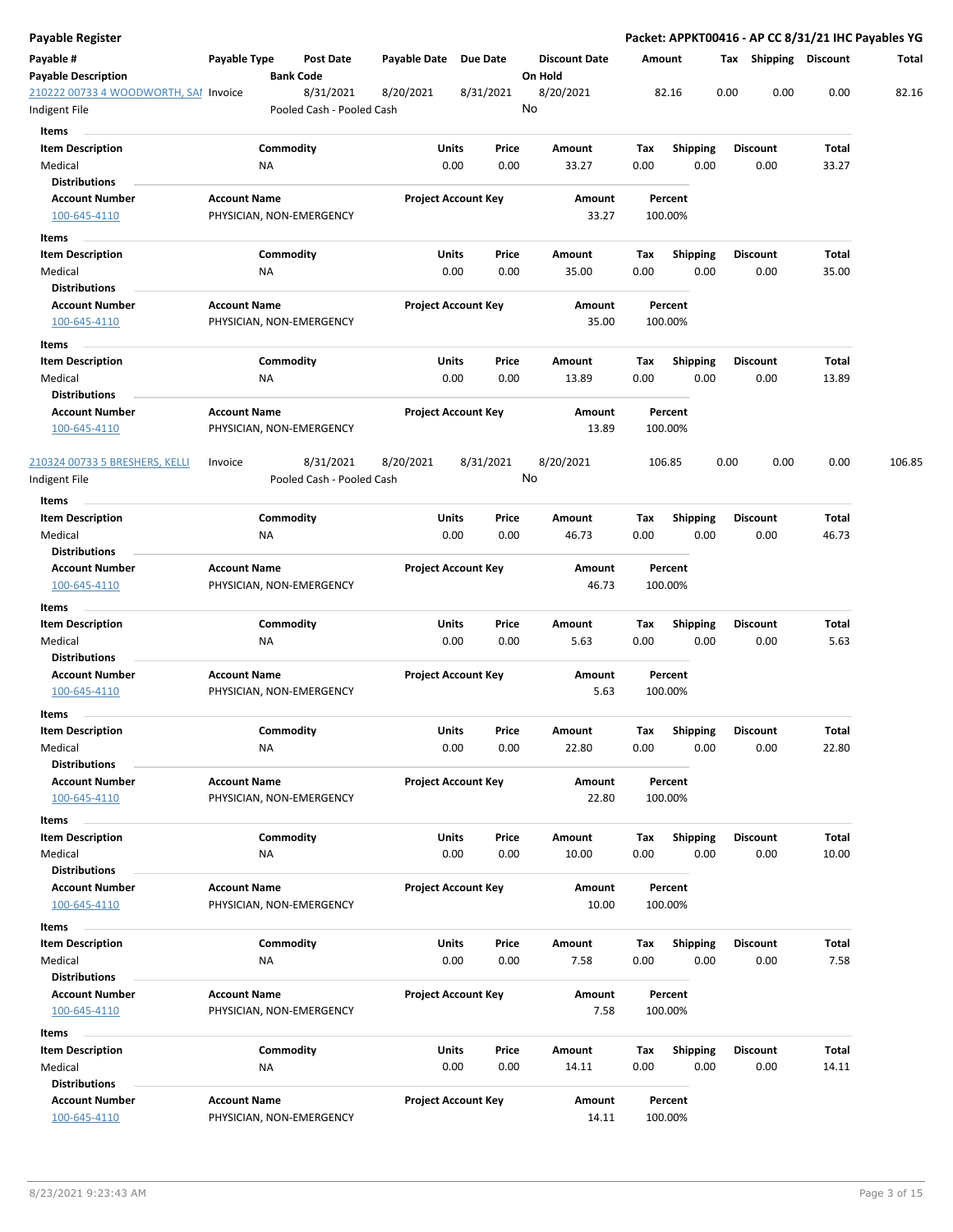| Payable Register                                |                                                 |                  |                                        |                       |                            |    |                                 |             |                    |      |                         |       | Packet: APPKT00416 - AP CC 8/31/21 IHC Payables YG |
|-------------------------------------------------|-------------------------------------------------|------------------|----------------------------------------|-----------------------|----------------------------|----|---------------------------------|-------------|--------------------|------|-------------------------|-------|----------------------------------------------------|
| Payable #<br><b>Payable Description</b>         | Payable Type                                    | <b>Bank Code</b> | <b>Post Date</b>                       | Payable Date Due Date |                            |    | <b>Discount Date</b><br>On Hold | Amount      |                    |      | Tax Shipping Discount   |       | Total                                              |
| 210324 00733 6 BRESHERS, KELLI<br>Indigent File | Invoice                                         |                  | 8/31/2021<br>Pooled Cash - Pooled Cash | 8/20/2021             | 8/31/2021                  | No | 8/20/2021                       |             | 8.87               | 0.00 | 0.00                    | 0.00  | 8.87                                               |
| Items                                           |                                                 |                  |                                        |                       |                            |    |                                 |             |                    |      |                         |       |                                                    |
| <b>Item Description</b>                         |                                                 | Commodity        |                                        | Units                 | Price                      |    | Amount                          | Tax         | <b>Shipping</b>    |      | <b>Discount</b>         | Total |                                                    |
| Medical                                         |                                                 | ΝA               |                                        |                       | 0.00<br>0.00               |    | 8.87                            | 0.00        | 0.00               |      | 0.00                    | 8.87  |                                                    |
| <b>Distributions</b>                            |                                                 |                  |                                        |                       |                            |    |                                 |             |                    |      |                         |       |                                                    |
| <b>Account Number</b>                           | <b>Account Name</b>                             |                  |                                        |                       | <b>Project Account Key</b> |    | Amount                          |             | Percent            |      |                         |       |                                                    |
| 100-645-4110                                    |                                                 |                  | PHYSICIAN, NON-EMERGENCY               |                       |                            |    | 8.87                            |             | 100.00%            |      |                         |       |                                                    |
| 210427 00733 3 SNOW, JERRY DEW Invoice          |                                                 |                  | 8/31/2021<br>Pooled Cash - Pooled Cash | 8/20/2021             | 8/31/2021                  | No | 8/20/2021                       |             | 63.37              | 0.00 | 0.00                    | 0.00  | 63.37                                              |
| Indigent File                                   |                                                 |                  |                                        |                       |                            |    |                                 |             |                    |      |                         |       |                                                    |
| <b>Items</b>                                    |                                                 |                  |                                        |                       |                            |    |                                 |             |                    |      |                         |       |                                                    |
| <b>Item Description</b>                         |                                                 | Commodity        |                                        | Units                 | Price                      |    | Amount                          | Tax         | <b>Shipping</b>    |      | <b>Discount</b>         | Total |                                                    |
| Medical                                         |                                                 | ΝA               |                                        |                       | 0.00<br>0.00               |    | 33.27                           | 0.00        | 0.00               |      | 0.00                    | 33.27 |                                                    |
| <b>Distributions</b>                            |                                                 |                  |                                        |                       |                            |    |                                 |             |                    |      |                         |       |                                                    |
| <b>Account Number</b><br>100-645-4110           | <b>Account Name</b><br>PHYSICIAN, NON-EMERGENCY |                  |                                        |                       | <b>Project Account Key</b> |    | Amount<br>33.27                 |             | Percent<br>100.00% |      |                         |       |                                                    |
| Items                                           |                                                 |                  |                                        |                       |                            |    |                                 |             |                    |      |                         |       |                                                    |
| <b>Item Description</b>                         |                                                 | Commodity        |                                        | Units                 | Price                      |    | Amount                          | Tax         | <b>Shipping</b>    |      | <b>Discount</b>         | Total |                                                    |
| Medical<br><b>Distributions</b>                 |                                                 | ΝA               |                                        |                       | 0.00<br>0.00               |    | 5.44                            | 0.00        | 0.00               |      | 0.00                    | 5.44  |                                                    |
| <b>Account Number</b><br>100-645-4110           | <b>Account Name</b><br>PHYSICIAN, NON-EMERGENCY |                  |                                        |                       | <b>Project Account Key</b> |    | Amount<br>5.44                  |             | Percent<br>100.00% |      |                         |       |                                                    |
| Items                                           |                                                 |                  |                                        |                       |                            |    |                                 |             |                    |      |                         |       |                                                    |
| <b>Item Description</b>                         |                                                 | Commodity        |                                        | Units                 | Price                      |    | Amount                          | Tax         | <b>Shipping</b>    |      | <b>Discount</b>         | Total |                                                    |
| Medical<br><b>Distributions</b>                 |                                                 | ΝA               |                                        |                       | 0.00<br>0.00               |    | 5.79                            | 0.00        | 0.00               |      | 0.00                    | 5.79  |                                                    |
| <b>Account Number</b>                           | <b>Account Name</b>                             |                  |                                        |                       | <b>Project Account Key</b> |    | Amount                          |             | Percent            |      |                         |       |                                                    |
| 100-645-4110                                    | PHYSICIAN, NON-EMERGENCY                        |                  |                                        |                       |                            |    | 5.79                            |             | 100.00%            |      |                         |       |                                                    |
| Items                                           |                                                 |                  |                                        |                       |                            |    |                                 |             |                    |      |                         |       |                                                    |
| <b>Item Description</b>                         |                                                 | Commodity        |                                        | Units                 | Price                      |    | Amount                          | Тах         | <b>Shipping</b>    |      | <b>Discount</b>         | Total |                                                    |
| Medical                                         |                                                 | ΝA               |                                        |                       | 0.00<br>0.00               |    | 10.00                           | 0.00        | 0.00               |      | 0.00                    | 10.00 |                                                    |
| <b>Distributions</b>                            |                                                 |                  |                                        |                       |                            |    |                                 |             |                    |      |                         |       |                                                    |
| <b>Account Number</b>                           | <b>Account Name</b>                             |                  |                                        |                       | <b>Project Account Key</b> |    | Amount                          |             | Percent            |      |                         |       |                                                    |
| 100-645-4110                                    | PHYSICIAN, NON-EMERGENCY                        |                  |                                        |                       |                            |    | 10.00                           |             | 100.00%            |      |                         |       |                                                    |
| Items                                           |                                                 |                  |                                        |                       |                            |    |                                 |             |                    |      |                         |       |                                                    |
| Item Description<br>Medical                     |                                                 | Commodity        |                                        | <b>Units</b>          | Price<br>0.00              |    | Amount                          | тах         | Shipping           |      | <b>Discount</b>         | Total |                                                    |
| <b>Distributions</b>                            |                                                 | ΝA               |                                        |                       | 0.00                       |    | 8.87                            | 0.00        | 0.00               |      | 0.00                    | 8.87  |                                                    |
| <b>Account Number</b>                           | <b>Account Name</b>                             |                  |                                        |                       | <b>Project Account Key</b> |    | Amount                          |             | Percent            |      |                         |       |                                                    |
| 100-645-4110                                    | PHYSICIAN, NON-EMERGENCY                        |                  |                                        |                       |                            |    | 8.87                            |             | 100.00%            |      |                         |       |                                                    |
| 210631 00733 1 JAMES JR, DONNI<br>Indigent File | Invoice                                         |                  | 8/31/2021<br>Pooled Cash - Pooled Cash | 8/20/2021             | 8/31/2021                  | No | 8/20/2021                       |             | 33.27              | 0.00 | 0.00                    | 0.00  | 33.27                                              |
|                                                 |                                                 |                  |                                        |                       |                            |    |                                 |             |                    |      |                         |       |                                                    |
| Items                                           |                                                 |                  |                                        |                       |                            |    |                                 |             |                    |      |                         |       |                                                    |
| <b>Item Description</b>                         |                                                 | Commodity        |                                        | Units                 | Price<br>0.00              |    | Amount                          | Tax<br>0.00 | Shipping<br>0.00   |      | <b>Discount</b><br>0.00 | Total |                                                    |
| Medical<br><b>Distributions</b>                 |                                                 | NA               |                                        |                       | 0.00                       |    | 33.27                           |             |                    |      |                         | 33.27 |                                                    |
|                                                 |                                                 |                  |                                        |                       |                            |    |                                 |             |                    |      |                         |       |                                                    |
| <b>Account Number</b><br>100-645-4110           | <b>Account Name</b><br>PHYSICIAN, NON-EMERGENCY |                  |                                        |                       | <b>Project Account Key</b> |    | Amount<br>33.27                 |             | Percent<br>100.00% |      |                         |       |                                                    |
| 210634 00733 5 CHEAKAS, TERRI<br>Indigent File  | Invoice                                         |                  | 8/31/2021<br>Pooled Cash - Pooled Cash | 8/20/2021             | 8/31/2021                  | No | 8/20/2021                       |             | 53.37              | 0.00 | 0.00                    | 0.00  | 53.37                                              |
| Items                                           |                                                 |                  |                                        |                       |                            |    |                                 |             |                    |      |                         |       |                                                    |
| <b>Item Description</b>                         |                                                 | Commodity        |                                        | Units                 | Price                      |    | Amount                          | Tax         | Shipping           |      | <b>Discount</b>         | Total |                                                    |
| Medical                                         |                                                 | ΝA               |                                        |                       | 0.00<br>0.00               |    | 33.27                           | 0.00        | 0.00               |      | 0.00                    | 33.27 |                                                    |
| <b>Distributions</b>                            |                                                 |                  |                                        |                       |                            |    |                                 |             |                    |      |                         |       |                                                    |
| <b>Account Number</b>                           | <b>Account Name</b>                             |                  |                                        |                       | <b>Project Account Key</b> |    | Amount                          |             | Percent            |      |                         |       |                                                    |
| 100-645-4110                                    |                                                 |                  | PHYSICIAN, NON-EMERGENCY               |                       |                            |    | 33.27                           |             | 100.00%            |      |                         |       |                                                    |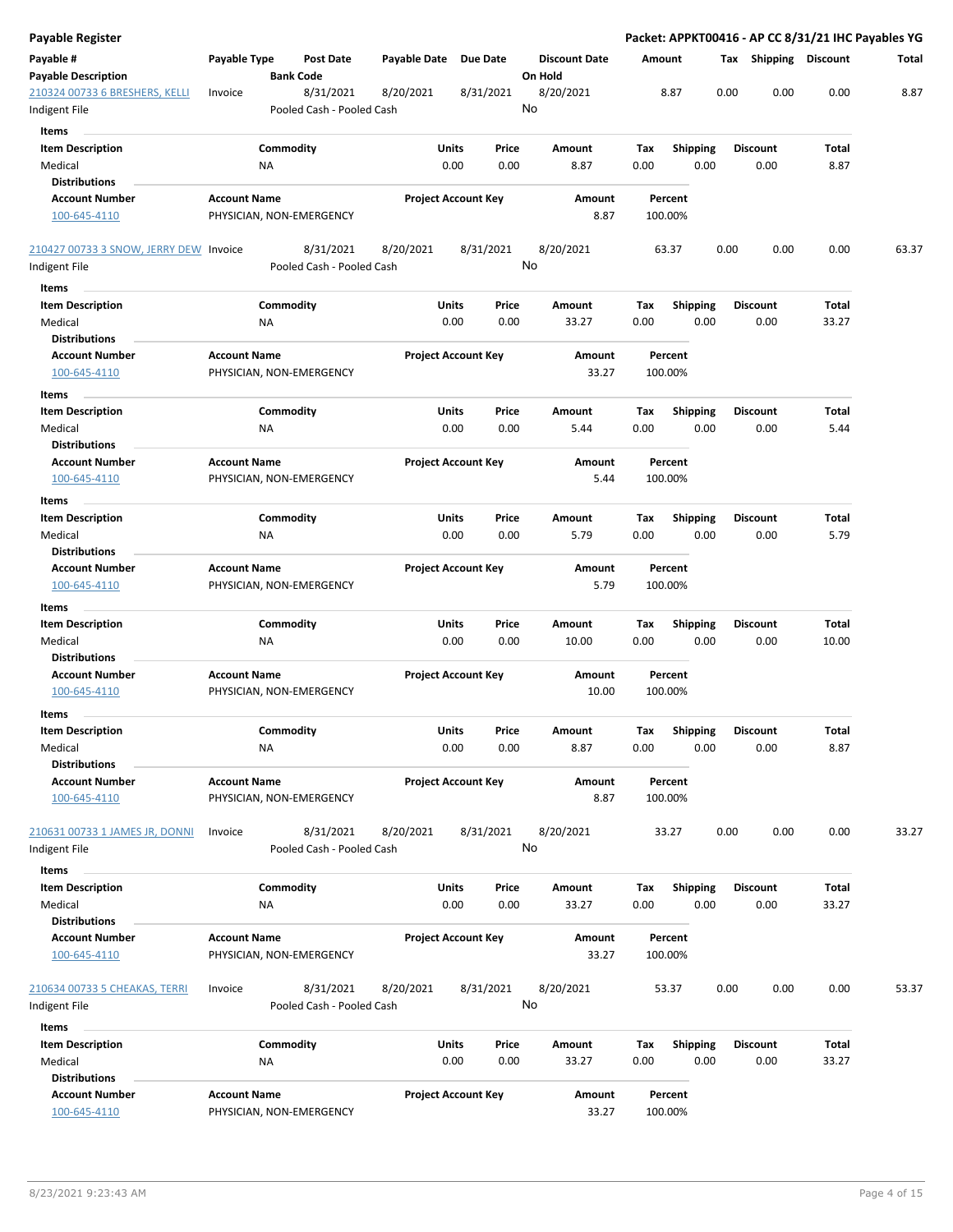| Payable #                                 | Payable Type             | <b>Post Date</b>          | Payable Date Due Date |                            | <b>Discount Date</b> | Amount |                 | Tax  | Shipping        | <b>Discount</b>      | Total    |
|-------------------------------------------|--------------------------|---------------------------|-----------------------|----------------------------|----------------------|--------|-----------------|------|-----------------|----------------------|----------|
| <b>Payable Description</b>                |                          | <b>Bank Code</b>          |                       |                            | On Hold              |        |                 |      |                 |                      |          |
| Items                                     |                          |                           |                       |                            |                      |        |                 |      |                 |                      |          |
| <b>Item Description</b>                   |                          | Commodity                 |                       | Price<br>Units             | Amount               | Tax    | Shipping        |      | <b>Discount</b> | Total                |          |
| Medical                                   | ΝA                       |                           |                       | 0.00<br>0.00               | 5.44                 | 0.00   | 0.00            |      | 0.00            | 5.44                 |          |
| <b>Distributions</b>                      |                          |                           |                       |                            |                      |        |                 |      |                 |                      |          |
| <b>Account Number</b>                     | <b>Account Name</b>      |                           |                       | <b>Project Account Key</b> | Amount               |        | Percent         |      |                 |                      |          |
| 100-645-4110                              | PHYSICIAN, NON-EMERGENCY |                           |                       |                            | 5.44                 |        | 100.00%         |      |                 |                      |          |
| Items                                     |                          |                           |                       |                            |                      |        |                 |      |                 |                      |          |
| <b>Item Description</b>                   |                          | Commodity                 |                       | Units<br>Price             | Amount               | Tax    | <b>Shipping</b> |      | <b>Discount</b> | Total                |          |
| Medical                                   | ΝA                       |                           |                       | 0.00<br>0.00               | 5.79                 | 0.00   | 0.00            |      | 0.00            | 5.79                 |          |
| <b>Distributions</b>                      |                          |                           |                       |                            |                      |        |                 |      |                 |                      |          |
| <b>Account Number</b>                     | <b>Account Name</b>      |                           |                       | <b>Project Account Key</b> | Amount               |        | Percent         |      |                 |                      |          |
| 100-645-4110                              | PHYSICIAN, NON-EMERGENCY |                           |                       |                            | 5.79                 |        | 100.00%         |      |                 |                      |          |
| Items                                     |                          |                           |                       |                            |                      |        |                 |      |                 |                      |          |
| <b>Item Description</b>                   |                          | Commodity                 |                       | Units<br>Price             | Amount               | Tax    | Shipping        |      | <b>Discount</b> | Total                |          |
| Medical                                   | ΝA                       |                           |                       | 0.00<br>0.00               | 8.87                 | 0.00   | 0.00            |      | 0.00            | 8.87                 |          |
| <b>Distributions</b>                      |                          |                           |                       |                            |                      |        |                 |      |                 |                      |          |
| <b>Account Number</b>                     | <b>Account Name</b>      |                           |                       | <b>Project Account Key</b> | Amount               |        | Percent         |      |                 |                      |          |
| 100-645-4110                              | PHYSICIAN, NON-EMERGENCY |                           |                       |                            | 8.87                 |        | 100.00%         |      |                 |                      |          |
|                                           |                          |                           |                       |                            |                      |        |                 |      |                 |                      |          |
| 210638 00733 2 HESTER, CARYN M            | Invoice                  | 8/31/2021                 | 8/20/2021             | 8/31/2021                  | 8/20/2021            |        | 33.27           | 0.00 | 0.00            | 0.00                 | 33.27    |
| Indigent File                             |                          | Pooled Cash - Pooled Cash |                       |                            | No                   |        |                 |      |                 |                      |          |
| Items                                     |                          |                           |                       |                            |                      |        |                 |      |                 |                      |          |
| <b>Item Description</b>                   |                          | Commodity                 |                       | Units<br>Price             | Amount               | Tax    | Shipping        |      | <b>Discount</b> | Total                |          |
| Medical                                   | ΝA                       |                           |                       | 0.00<br>0.00               | 33.27                | 0.00   | 0.00            |      | 0.00            | 33.27                |          |
| <b>Distributions</b>                      |                          |                           |                       |                            |                      |        |                 |      |                 |                      |          |
| <b>Account Number</b>                     | <b>Account Name</b>      |                           |                       | <b>Project Account Key</b> | Amount               |        | Percent         |      |                 |                      |          |
| 100-645-4110                              | PHYSICIAN, NON-EMERGENCY |                           |                       |                            | 33.27                |        | 100.00%         |      |                 |                      |          |
| SO41252 01205 1 THOMAS, NICHOL Invoice    |                          | 8/31/2021                 | 8/20/2021             | 8/31/2021                  | 8/20/2021            |        | 97.98           | 0.00 | 0.00            | 0.00                 | 97.98    |
| Indigent File                             |                          | Pooled Cash - Pooled Cash |                       |                            | No                   |        |                 |      |                 |                      |          |
| <b>Items</b>                              |                          |                           |                       |                            |                      |        |                 |      |                 |                      |          |
| <b>Item Description</b>                   |                          | Commodity                 |                       | Units<br>Price             | Amount               | Tax    | <b>Shipping</b> |      | <b>Discount</b> | Total                |          |
| Medical                                   | ΝA                       |                           |                       | 0.00<br>0.00               | 54.41                | 0.00   | 0.00            |      | 0.00            | 54.41                |          |
| Distributions                             |                          |                           |                       |                            |                      |        |                 |      |                 |                      |          |
| <b>Account Number</b>                     | <b>Account Name</b>      |                           |                       | <b>Project Account Key</b> | Amount               |        | Percent         |      |                 |                      |          |
| 100-565-4050                              | PRISONER MEDICAL         |                           |                       |                            | 54.41                |        | 100.00%         |      |                 |                      |          |
| Items                                     |                          |                           |                       |                            |                      |        |                 |      |                 |                      |          |
| <b>Item Description</b>                   |                          | Commodity                 |                       | Units<br>Price             | Amount               | Тах    | <b>Shipping</b> |      | <b>Discount</b> | Total                |          |
| Medical                                   | NA                       |                           |                       | 0.00<br>0.00               | 43.57                | 0.00   | 0.00            |      | 0.00            | 43.57                |          |
| <b>Distributions</b>                      |                          |                           |                       |                            |                      |        |                 |      |                 |                      |          |
| <b>Account Number</b>                     | <b>Account Name</b>      |                           |                       | <b>Project Account Key</b> | Amount               |        | Percent         |      |                 |                      |          |
| 100-565-4050                              | PRISONER MEDICAL         |                           |                       |                            | 43.57                |        | 100.00%         |      |                 |                      |          |
| <b>Vendor:</b> 00965 - DATA RX MANAGEMENT |                          |                           |                       |                            |                      |        |                 |      |                 | <b>Vendor Total:</b> | 1,626.93 |
|                                           |                          |                           |                       |                            |                      |        |                 |      |                 |                      |          |
| 170305 00965 29 MCCOMBS, JOLIN Invoice    |                          | 8/31/2021                 | 8/20/2021             | 8/31/2021                  | 8/20/2021            |        | 73.06           | 0.00 | 0.00            | 0.00                 | 73.06    |
| Indigent File                             |                          | Pooled Cash - Pooled Cash |                       |                            | No                   |        |                 |      |                 |                      |          |
| Items                                     |                          |                           |                       |                            |                      |        |                 |      |                 |                      |          |
| <b>Item Description</b>                   |                          | Commodity                 |                       | Units<br>Price             | Amount               | Тах    | <b>Shipping</b> |      | <b>Discount</b> | Total                |          |
| Medical                                   | ΝA                       |                           |                       | 0.00<br>0.00               | 73.06                | 0.00   | 0.00            |      | 0.00            | 73.06                |          |
| <b>Distributions</b>                      |                          |                           |                       |                            |                      |        |                 |      |                 |                      |          |
| <b>Account Number</b>                     | <b>Account Name</b>      |                           |                       | <b>Project Account Key</b> | Amount               |        | Percent         |      |                 |                      |          |
| 100-645-4120                              | PRESCRIPTIONS, DRUGS     |                           |                       |                            | 73.06                |        | 100.00%         |      |                 |                      |          |
|                                           |                          |                           |                       |                            |                      |        |                 |      |                 |                      |          |
| 190609 00965 4 REYNOLDS, DONNA Invoice    |                          | 8/31/2021                 | 8/20/2021             | 8/31/2021                  | 8/20/2021            |        | 93.96           | 0.00 | 0.00            | 0.00                 | 93.96    |
| Indigent File                             |                          | Pooled Cash - Pooled Cash |                       |                            | No                   |        |                 |      |                 |                      |          |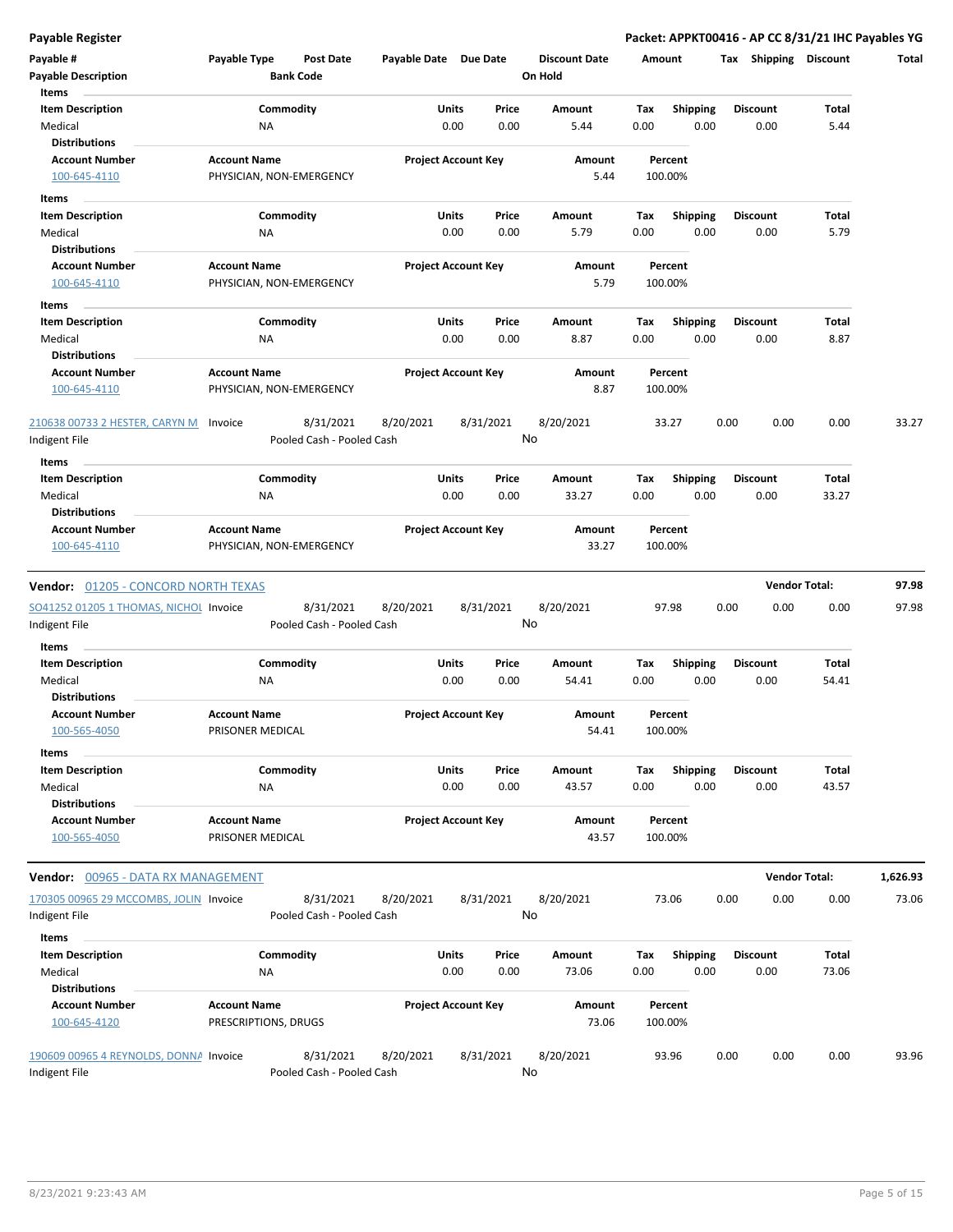| Payable #                              | Payable Type                                | <b>Post Date</b>                       | Payable Date Due Date |                            |           | <b>Discount Date</b> |      | Amount             | Tax  | <b>Shipping</b> | <b>Discount</b> | Total  |
|----------------------------------------|---------------------------------------------|----------------------------------------|-----------------------|----------------------------|-----------|----------------------|------|--------------------|------|-----------------|-----------------|--------|
| <b>Payable Description</b>             |                                             | <b>Bank Code</b>                       |                       |                            |           | On Hold              |      |                    |      |                 |                 |        |
| Items                                  |                                             |                                        |                       |                            |           |                      |      |                    |      |                 |                 |        |
| <b>Item Description</b>                |                                             | Commodity                              |                       | Units                      | Price     | Amount               | Tax  | <b>Shipping</b>    |      | <b>Discount</b> | Total           |        |
| Medical                                | ΝA                                          |                                        |                       | 0.00                       | 0.00      | 27.06                | 0.00 | 0.00               |      | 0.00            | 27.06           |        |
| <b>Distributions</b>                   |                                             |                                        |                       |                            |           |                      |      |                    |      |                 |                 |        |
| <b>Account Number</b><br>100-645-4120  | <b>Account Name</b><br>PRESCRIPTIONS, DRUGS |                                        |                       | <b>Project Account Key</b> |           | Amount<br>27.06      |      | Percent<br>100.00% |      |                 |                 |        |
| Items                                  |                                             |                                        |                       |                            |           |                      |      |                    |      |                 |                 |        |
| <b>Item Description</b>                |                                             | Commodity                              |                       | Units                      | Price     | Amount               | Tax  | <b>Shipping</b>    |      | Discount        | Total           |        |
| Medical                                | NA                                          |                                        |                       | 0.00                       | 0.00      | 66.90                | 0.00 | 0.00               |      | 0.00            | 66.90           |        |
| <b>Distributions</b>                   |                                             |                                        |                       |                            |           |                      |      |                    |      |                 |                 |        |
| <b>Account Number</b>                  | <b>Account Name</b>                         |                                        |                       | <b>Project Account Key</b> |           | Amount               |      | Percent            |      |                 |                 |        |
| 100-645-4120                           | PRESCRIPTIONS, DRUGS                        |                                        |                       |                            |           | 66.90                |      | 100.00%            |      |                 |                 |        |
| 201205 00965 23 LOYA, SHANNON          | Invoice                                     | 8/31/2021                              | 8/20/2021             |                            | 8/31/2021 | 8/20/2021            |      | 121.88             | 0.00 | 0.00            | 0.00            | 121.88 |
| Indigent File                          |                                             | Pooled Cash - Pooled Cash              |                       |                            |           | No                   |      |                    |      |                 |                 |        |
|                                        |                                             |                                        |                       |                            |           |                      |      |                    |      |                 |                 |        |
| Items                                  |                                             |                                        |                       |                            |           |                      |      |                    |      |                 |                 |        |
| <b>Item Description</b>                |                                             | Commodity                              |                       | Units                      | Price     | Amount               | Tax  | <b>Shipping</b>    |      | <b>Discount</b> | Total           |        |
| Medical                                | ΝA                                          |                                        |                       | 0.00                       | 0.00      | 72.52                | 0.00 | 0.00               |      | 0.00            | 72.52           |        |
| <b>Distributions</b>                   |                                             |                                        |                       |                            |           |                      |      |                    |      |                 |                 |        |
| <b>Account Number</b>                  | <b>Account Name</b>                         |                                        |                       | <b>Project Account Key</b> |           | Amount<br>72.52      |      | Percent<br>100.00% |      |                 |                 |        |
| 100-645-4120                           | PRESCRIPTIONS, DRUGS                        |                                        |                       |                            |           |                      |      |                    |      |                 |                 |        |
| Items                                  |                                             |                                        |                       |                            |           |                      |      |                    |      |                 |                 |        |
| <b>Item Description</b>                |                                             | Commodity                              |                       | Units                      | Price     | Amount               | Tax  | <b>Shipping</b>    |      | Discount        | Total           |        |
| Medical                                | NA                                          |                                        |                       | 0.00                       | 0.00      | 30.46                | 0.00 | 0.00               |      | 0.00            | 30.46           |        |
| <b>Distributions</b>                   |                                             |                                        |                       |                            |           |                      |      |                    |      |                 |                 |        |
| <b>Account Number</b>                  | <b>Account Name</b>                         |                                        |                       | <b>Project Account Key</b> |           | Amount               |      | Percent            |      |                 |                 |        |
| 100-645-4120                           | PRESCRIPTIONS, DRUGS                        |                                        |                       |                            |           | 30.46                |      | 100.00%            |      |                 |                 |        |
| Items                                  |                                             |                                        |                       |                            |           |                      |      |                    |      |                 |                 |        |
| <b>Item Description</b>                |                                             | Commodity                              |                       | Units                      | Price     | Amount               | Tax  | Shipping           |      | <b>Discount</b> | Total           |        |
| Medical                                | NA                                          |                                        |                       | 0.00                       | 0.00      | 18.90                | 0.00 | 0.00               |      | 0.00            | 18.90           |        |
| <b>Distributions</b>                   |                                             |                                        |                       |                            |           |                      |      |                    |      |                 |                 |        |
| <b>Account Number</b>                  | <b>Account Name</b>                         |                                        |                       | <b>Project Account Key</b> |           | Amount               |      | Percent            |      |                 |                 |        |
| 100-645-4120                           | PRESCRIPTIONS, DRUGS                        |                                        |                       |                            |           | 18.90                |      | 100.00%            |      |                 |                 |        |
| 210427 00965 4 SNOW, JERRY DEW Invoice |                                             | 8/31/2021                              | 8/20/2021             |                            | 8/31/2021 | 8/20/2021            |      | 561.24             | 0.00 | 0.00            | 0.00            | 561.24 |
| Indigent File                          |                                             | Pooled Cash - Pooled Cash              |                       |                            |           | No                   |      |                    |      |                 |                 |        |
| Items                                  |                                             |                                        |                       |                            |           |                      |      |                    |      |                 |                 |        |
| <b>Item Description</b>                |                                             | Commodity                              |                       | Units                      | Price     | <b>Amount</b>        | Tax  | <b>Shipping</b>    |      | <b>Discount</b> | Total           |        |
| Medical                                | <b>NA</b>                                   |                                        |                       | 0.00                       | 0.00      | 187.08               | 0.00 | 0.00               |      | 0.00            | 187.08          |        |
| <b>Distributions</b>                   |                                             |                                        |                       |                            |           |                      |      |                    |      |                 |                 |        |
| <b>Account Number</b>                  | <b>Account Name</b>                         |                                        |                       | <b>Project Account Key</b> |           | Amount               |      | Percent            |      |                 |                 |        |
| 100-645-4120                           | PRESCRIPTIONS, DRUGS                        |                                        |                       |                            |           | 187.08               |      | 100.00%            |      |                 |                 |        |
| Items                                  |                                             |                                        |                       |                            |           |                      |      |                    |      |                 |                 |        |
| <b>Item Description</b>                |                                             | Commodity                              |                       | Units                      | Price     | Amount               | Tax  | <b>Shipping</b>    |      | <b>Discount</b> | Total           |        |
| Medical                                | ΝA                                          |                                        |                       | 0.00                       | 0.00      | 187.08               | 0.00 | 0.00               |      | 0.00            | 187.08          |        |
| <b>Distributions</b>                   |                                             |                                        |                       |                            |           |                      |      |                    |      |                 |                 |        |
| <b>Account Number</b>                  | <b>Account Name</b>                         |                                        |                       | <b>Project Account Key</b> |           | Amount               |      | Percent            |      |                 |                 |        |
| 100-645-4120                           | PRESCRIPTIONS, DRUGS                        |                                        |                       |                            |           | 187.08               |      | 100.00%            |      |                 |                 |        |
|                                        |                                             |                                        |                       |                            |           |                      |      |                    |      |                 |                 |        |
| Items<br><b>Item Description</b>       |                                             | Commodity                              |                       | Units                      | Price     | Amount               | Тах  | <b>Shipping</b>    |      | Discount        | Total           |        |
| Medical                                | NA                                          |                                        |                       | 0.00                       | 0.00      | 187.08               | 0.00 | 0.00               |      | 0.00            | 187.08          |        |
| <b>Distributions</b>                   |                                             |                                        |                       |                            |           |                      |      |                    |      |                 |                 |        |
| <b>Account Number</b>                  | <b>Account Name</b>                         |                                        |                       | <b>Project Account Key</b> |           | Amount               |      | Percent            |      |                 |                 |        |
| 100-645-4120                           | PRESCRIPTIONS, DRUGS                        |                                        |                       |                            |           | 187.08               |      | 100.00%            |      |                 |                 |        |
|                                        |                                             |                                        |                       |                            |           |                      |      |                    |      |                 |                 |        |
| 210634 00965 5 CHEAKAS, TERRI          | Invoice                                     | 8/31/2021<br>Pooled Cash - Pooled Cash | 8/20/2021             |                            | 8/31/2021 | 8/20/2021<br>No      |      | 141.16             | 0.00 | 0.00            | 0.00            | 141.16 |
| Indigent File                          |                                             |                                        |                       |                            |           |                      |      |                    |      |                 |                 |        |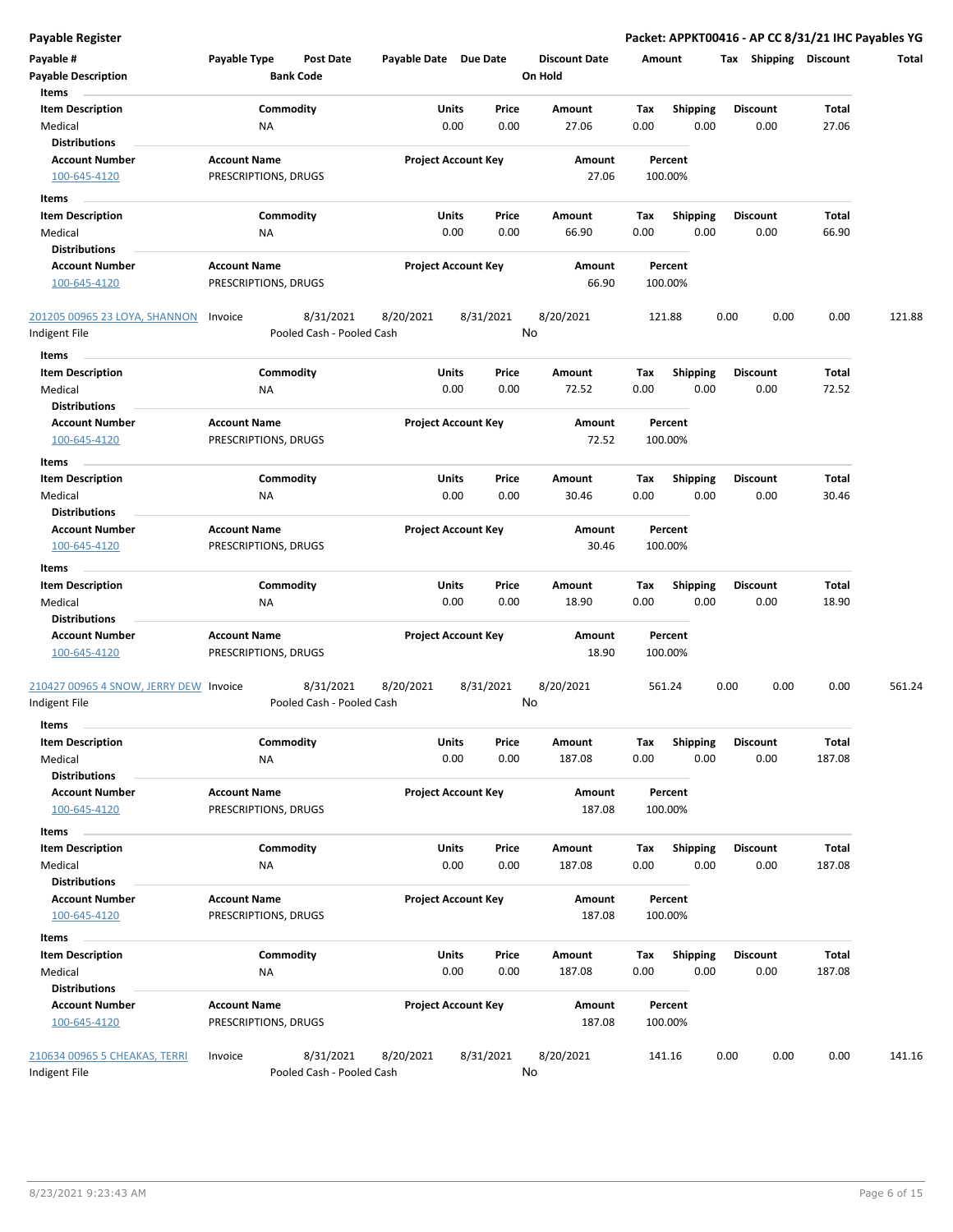| Payable #                              | Payable Type         | Post Date                 | Payable Date Due Date |                            | <b>Discount Date</b> | Amount |                 | <b>Shipping</b><br>Tax | <b>Discount</b> | Total  |
|----------------------------------------|----------------------|---------------------------|-----------------------|----------------------------|----------------------|--------|-----------------|------------------------|-----------------|--------|
| <b>Payable Description</b>             |                      | <b>Bank Code</b>          |                       |                            | On Hold              |        |                 |                        |                 |        |
| Items                                  |                      |                           |                       |                            |                      |        |                 |                        |                 |        |
| <b>Item Description</b>                |                      | Commodity                 |                       | Units<br>Price             | Amount               | Tax    | <b>Shipping</b> | <b>Discount</b>        | Total           |        |
| Medical                                | ΝA                   |                           |                       | 0.00<br>0.00               | 46.23                | 0.00   | 0.00            | 0.00                   | 46.23           |        |
| <b>Distributions</b>                   |                      |                           |                       |                            |                      |        |                 |                        |                 |        |
| <b>Account Number</b>                  | <b>Account Name</b>  |                           |                       | <b>Project Account Key</b> | Amount               |        | Percent         |                        |                 |        |
| 100-645-4120                           | PRESCRIPTIONS, DRUGS |                           |                       |                            | 46.23                |        | 100.00%         |                        |                 |        |
| Items                                  |                      |                           |                       |                            |                      |        |                 |                        |                 |        |
| <b>Item Description</b>                |                      | Commodity                 |                       | Units<br>Price             | Amount               | Тах    | Shipping        | <b>Discount</b>        | Total           |        |
| Medical                                | ΝA                   |                           |                       | 0.00<br>0.00               | 32.41                | 0.00   | 0.00            | 0.00                   | 32.41           |        |
| <b>Distributions</b>                   |                      |                           |                       |                            |                      |        |                 |                        |                 |        |
| <b>Account Number</b>                  | <b>Account Name</b>  |                           |                       | <b>Project Account Key</b> | Amount               |        | Percent         |                        |                 |        |
| 100-645-4120                           | PRESCRIPTIONS, DRUGS |                           |                       |                            | 32.41                |        | 100.00%         |                        |                 |        |
| Items                                  |                      |                           |                       |                            |                      |        |                 |                        |                 |        |
| <b>Item Description</b>                |                      | Commodity                 |                       | <b>Units</b><br>Price      | Amount               | Tax    | <b>Shipping</b> | <b>Discount</b>        | Total           |        |
| Medical                                | ΝA                   |                           |                       | 0.00<br>0.00               | 62.52                | 0.00   | 0.00            | 0.00                   | 62.52           |        |
| <b>Distributions</b>                   |                      |                           |                       |                            |                      |        |                 |                        |                 |        |
| <b>Account Number</b>                  | <b>Account Name</b>  |                           |                       | <b>Project Account Key</b> | Amount               |        | Percent         |                        |                 |        |
| 100-645-4120                           | PRESCRIPTIONS, DRUGS |                           |                       |                            | 62.52                |        | 100.00%         |                        |                 |        |
|                                        |                      |                           |                       |                            |                      |        |                 |                        |                 |        |
| 210635 00965 2 WYATT, TERESA K         | Invoice              | 8/31/2021                 | 8/20/2021             | 8/31/2021                  | 8/20/2021            |        | 243.35          | 0.00<br>0.00           | 0.00            | 243.35 |
| ndigent File                           |                      | Pooled Cash - Pooled Cash |                       |                            | No                   |        |                 |                        |                 |        |
| Items                                  |                      |                           |                       |                            |                      |        |                 |                        |                 |        |
| <b>Item Description</b>                |                      | Commodity                 |                       | Units<br>Price             | Amount               | Tax    | <b>Shipping</b> | <b>Discount</b>        | Total           |        |
| Medical                                | ΝA                   |                           |                       | 0.00<br>0.00               | 96.63                | 0.00   | 0.00            | 0.00                   | 96.63           |        |
| <b>Distributions</b>                   |                      |                           |                       |                            |                      |        |                 |                        |                 |        |
| <b>Account Number</b>                  | <b>Account Name</b>  |                           |                       | <b>Project Account Key</b> | Amount               |        | Percent         |                        |                 |        |
| 100-645-4120                           | PRESCRIPTIONS, DRUGS |                           |                       |                            | 96.63                |        | 100.00%         |                        |                 |        |
| Items                                  |                      |                           |                       |                            |                      |        |                 |                        |                 |        |
| <b>Item Description</b>                |                      | Commodity                 |                       | Units<br>Price             | Amount               | Tax    | <b>Shipping</b> | <b>Discount</b>        | Total           |        |
| Medical                                | NA                   |                           |                       | 0.00<br>0.00               | 66.77                | 0.00   | 0.00            | 0.00                   | 66.77           |        |
| <b>Distributions</b>                   |                      |                           |                       |                            |                      |        |                 |                        |                 |        |
| <b>Account Number</b>                  | <b>Account Name</b>  |                           |                       | <b>Project Account Key</b> | Amount               |        | Percent         |                        |                 |        |
| 100-645-4120                           | PRESCRIPTIONS, DRUGS |                           |                       |                            | 66.77                |        | 100.00%         |                        |                 |        |
| Items                                  |                      |                           |                       |                            |                      |        |                 |                        |                 |        |
| <b>Item Description</b>                |                      | Commodity                 |                       | Units<br>Price             | Amount               | Tax    | <b>Shipping</b> | Discount               | Total           |        |
| Medical                                | NA                   |                           |                       | 0.00<br>0.00               | 79.95                | 0.00   | 0.00            | 0.00                   | 79.95           |        |
| <b>Distributions</b>                   |                      |                           |                       |                            |                      |        |                 |                        |                 |        |
| <b>Account Number</b>                  | <b>Account Name</b>  |                           |                       | <b>Project Account Key</b> | Amount               |        | Percent         |                        |                 |        |
| 100-645-4120                           | PRESCRIPTIONS, DRUGS |                           |                       |                            | 79.95                |        | 100.00%         |                        |                 |        |
|                                        |                      |                           |                       |                            |                      |        |                 |                        |                 |        |
| 210637 00965 3 CAMPBELL, BOBBY Invoice |                      | 8/31/2021                 | 8/20/2021             | 8/31/2021                  | 8/20/2021            |        | 32.73           | 0.00<br>0.00           | 0.00            | 32.73  |
| Indigent File                          |                      | Pooled Cash - Pooled Cash |                       |                            | No                   |        |                 |                        |                 |        |
| Items                                  |                      |                           |                       |                            |                      |        |                 |                        |                 |        |
| <b>Item Description</b>                |                      | Commodity                 |                       | Units<br>Price             | Amount               | Tax    | <b>Shipping</b> | <b>Discount</b>        | Total           |        |
| Medical                                | <b>NA</b>            |                           |                       | 0.00<br>0.00               | 32.73                | 0.00   | 0.00            | 0.00                   | 32.73           |        |
| <b>Distributions</b>                   |                      |                           |                       |                            |                      |        |                 |                        |                 |        |
| <b>Account Number</b>                  | <b>Account Name</b>  |                           |                       | <b>Project Account Key</b> | Amount               |        | Percent         |                        |                 |        |
| 100-645-4120                           | PRESCRIPTIONS, DRUGS |                           |                       |                            | 32.73                |        | 100.00%         |                        |                 |        |
|                                        |                      |                           |                       |                            |                      |        |                 |                        |                 |        |
| 211009 00965 10 EICHMAN JR, WI         | Invoice              | 8/31/2021                 | 8/20/2021             | 8/31/2021                  | 8/20/2021            |        | 93.73           | 0.00<br>0.00           | 0.00            | 93.73  |
| Indigent File                          |                      | Pooled Cash - Pooled Cash |                       |                            | No                   |        |                 |                        |                 |        |
| Items                                  |                      |                           |                       |                            |                      |        |                 |                        |                 |        |
| <b>Item Description</b>                |                      | Commodity                 |                       | Units<br>Price             | Amount               | Tax    | <b>Shipping</b> | <b>Discount</b>        | Total           |        |
| Medical                                | ΝA                   |                           |                       | 0.00<br>0.00               | 29.78                | 0.00   | 0.00            | 0.00                   | 29.78           |        |
| <b>Distributions</b>                   |                      |                           |                       |                            |                      |        |                 |                        |                 |        |
| <b>Account Number</b>                  | <b>Account Name</b>  |                           |                       | <b>Project Account Key</b> | Amount               |        | Percent         |                        |                 |        |
| 100-645-4120                           | PRESCRIPTIONS, DRUGS |                           |                       |                            | 29.78                |        | 100.00%         |                        |                 |        |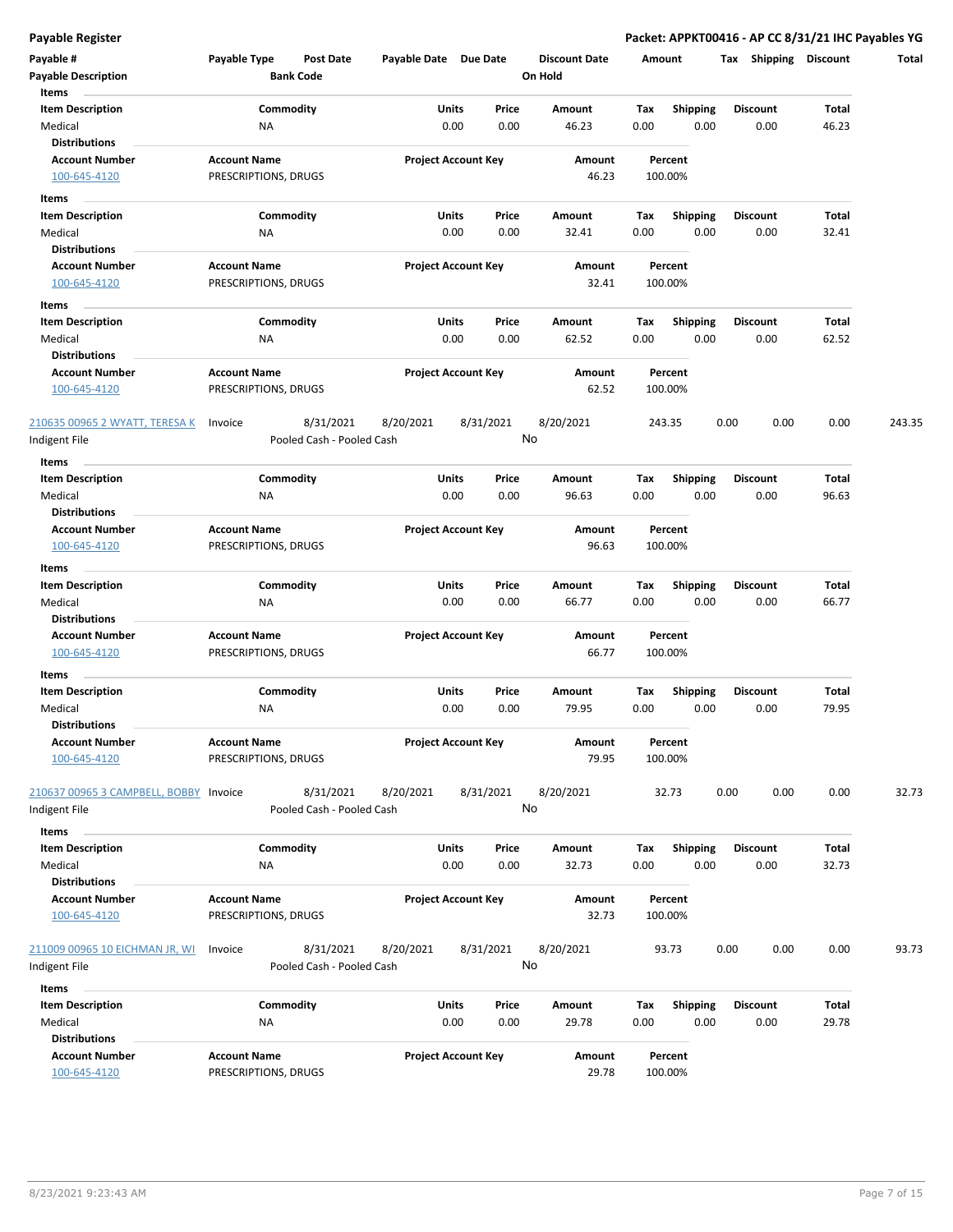| <b>Payable Register</b>                                 |                                                   |                            |                      | Packet: APPKT00416 - AP CC 8/31/21 IHC Payables YG |                       |                      |        |
|---------------------------------------------------------|---------------------------------------------------|----------------------------|----------------------|----------------------------------------------------|-----------------------|----------------------|--------|
| Payable #                                               | Payable Type<br><b>Post Date</b>                  | Payable Date Due Date      | <b>Discount Date</b> | Amount                                             | Tax Shipping Discount |                      | Total  |
| <b>Payable Description</b>                              | <b>Bank Code</b>                                  |                            | On Hold              |                                                    |                       |                      |        |
| Items                                                   |                                                   |                            |                      |                                                    |                       |                      |        |
| <b>Item Description</b>                                 | Commodity                                         | Units<br>Price             | Amount               | Shipping<br>Tax                                    | <b>Discount</b>       | Total                |        |
| Medical                                                 | NA                                                | 0.00<br>0.00               | 22.50                | 0.00<br>0.00                                       | 0.00                  | 22.50                |        |
| <b>Distributions</b>                                    |                                                   |                            |                      |                                                    |                       |                      |        |
| <b>Account Number</b><br>100-645-4120                   | <b>Account Name</b><br>PRESCRIPTIONS, DRUGS       | <b>Project Account Key</b> | Amount<br>22.50      | Percent<br>100.00%                                 |                       |                      |        |
|                                                         |                                                   |                            |                      |                                                    |                       |                      |        |
| Items                                                   | Commodity                                         | Units<br>Price             | Amount               |                                                    | <b>Discount</b>       | Total                |        |
| <b>Item Description</b><br>Medical                      | NA                                                | 0.00<br>0.00               | 41.45                | <b>Shipping</b><br>Tax<br>0.00<br>0.00             | 0.00                  | 41.45                |        |
| <b>Distributions</b>                                    |                                                   |                            |                      |                                                    |                       |                      |        |
| <b>Account Number</b>                                   | <b>Account Name</b>                               | <b>Project Account Key</b> | Amount               | Percent                                            |                       |                      |        |
| 100-645-4090                                            | <b>DIABETIC SUPPLIES</b>                          |                            | 41.45                | 100.00%                                            |                       |                      |        |
| 211216 00965 12 CLEMENT, EUGEN Invoice<br>Indigent File | 8/31/2021<br>Pooled Cash - Pooled Cash            | 8/31/2021<br>8/20/2021     | 8/20/2021<br>No      | 107.03                                             | 0.00<br>0.00          | 0.00                 | 107.03 |
| Items                                                   |                                                   |                            |                      |                                                    |                       |                      |        |
| <b>Item Description</b>                                 | Commodity                                         | Units<br>Price             | Amount               | <b>Shipping</b><br>Tax                             | <b>Discount</b>       | Total                |        |
| Medical                                                 | ΝA                                                | 0.00<br>0.00               | 107.03               | 0.00<br>0.00                                       | 0.00                  | 107.03               |        |
| <b>Distributions</b>                                    |                                                   |                            |                      |                                                    |                       |                      |        |
| <b>Account Number</b>                                   | <b>Account Name</b>                               | <b>Project Account Key</b> | Amount               | Percent                                            |                       |                      |        |
| 100-645-4120                                            | PRESCRIPTIONS, DRUGS                              |                            | 107.03               | 100.00%                                            |                       |                      |        |
| 930026 00965 89 ROBERTS, MELIS<br>Indigent File         | 8/31/2021<br>Invoice<br>Pooled Cash - Pooled Cash | 8/31/2021<br>8/20/2021     | 8/20/2021<br>No      | 158.79                                             | 0.00<br>0.00          | 0.00                 | 158.79 |
| Items                                                   |                                                   |                            |                      |                                                    |                       |                      |        |
| <b>Item Description</b>                                 | Commodity                                         | Units<br>Price             | Amount               | Shipping<br>Tax                                    | <b>Discount</b>       | Total                |        |
| Medical<br><b>Distributions</b>                         | NA                                                | 0.00<br>0.00               | 57.61                | 0.00<br>0.00                                       | 0.00                  | 57.61                |        |
| <b>Account Number</b><br>100-645-4120                   | <b>Account Name</b><br>PRESCRIPTIONS, DRUGS       | <b>Project Account Key</b> | Amount<br>57.61      | Percent<br>100.00%                                 |                       |                      |        |
| Items                                                   |                                                   |                            |                      |                                                    |                       |                      |        |
| <b>Item Description</b>                                 | Commodity                                         | Units<br>Price             | Amount               | <b>Shipping</b><br>Tax                             | <b>Discount</b>       | Total                |        |
| Medical                                                 | NA                                                | 0.00<br>0.00               | 9.33                 | 0.00<br>0.00                                       | 0.00                  | 9.33                 |        |
| <b>Distributions</b>                                    |                                                   |                            |                      |                                                    |                       |                      |        |
| <b>Account Number</b>                                   | <b>Account Name</b>                               | <b>Project Account Key</b> | Amount               | Percent                                            |                       |                      |        |
| 100-645-4090                                            | <b>DIABETIC SUPPLIES</b>                          |                            | 9.33                 | 100.00%                                            |                       |                      |        |
| ltems                                                   |                                                   |                            |                      |                                                    |                       |                      |        |
| <b>Item Description</b>                                 | Commodity                                         | Units<br>Price             | Amount               | Shipping<br>Tax                                    | <b>Discount</b>       | Total                |        |
| Medical                                                 | ΝA                                                | 0.00<br>0.00               | 19.33                | 0.00<br>0.00                                       | 0.00                  | 19.33                |        |
| <b>Distributions</b>                                    |                                                   |                            |                      |                                                    |                       |                      |        |
| <b>Account Number</b><br>100-645-4120                   | <b>Account Name</b><br>PRESCRIPTIONS, DRUGS       | <b>Project Account Key</b> | Amount<br>19.33      | Percent<br>100.00%                                 |                       |                      |        |
| Items                                                   |                                                   |                            |                      |                                                    |                       |                      |        |
| <b>Item Description</b>                                 | Commodity                                         | Units<br>Price             | Amount               | <b>Shipping</b><br>Tax                             | Discount              | Total                |        |
| Medical                                                 | ΝA                                                | 0.00<br>0.00               | 72.52                | 0.00<br>0.00                                       | 0.00                  | 72.52                |        |
| <b>Distributions</b>                                    |                                                   |                            |                      |                                                    |                       |                      |        |
| <b>Account Number</b>                                   | <b>Account Name</b>                               | <b>Project Account Key</b> | Amount               | Percent                                            |                       |                      |        |
| 100-645-4120                                            | PRESCRIPTIONS, DRUGS                              |                            | 72.52                | 100.00%                                            |                       |                      |        |
| Vendor: 00510 - LABORATORY CORP. OF AMERICA             |                                                   |                            |                      |                                                    |                       | <b>Vendor Total:</b> | 145.32 |
| 201205 00510 7 LOYA, SHANNON D Invoice                  | 8/31/2021                                         | 8/31/2021<br>8/20/2021     | 8/20/2021            | 20.85                                              | 0.00<br>0.00          | 0.00                 | 20.85  |
| Indigent File                                           | Pooled Cash - Pooled Cash                         |                            | No                   |                                                    |                       |                      |        |
| Items                                                   |                                                   |                            |                      |                                                    |                       |                      |        |
| <b>Item Description</b>                                 | Commodity                                         | Units<br>Price             | Amount               | Tax<br><b>Shipping</b>                             | <b>Discount</b>       | Total                |        |
| Medical                                                 | ΝA                                                | 0.00<br>0.00               | 6.78                 | 0.00<br>0.00                                       | 0.00                  | 6.78                 |        |
| <b>Distributions</b>                                    |                                                   |                            |                      |                                                    |                       |                      |        |
| Account Number                                          | Account Name                                      | <b>Droject Account Key</b> | Amount               | Derrent                                            |                       |                      |        |

**Account Number Account Name Project Account Key Amount Percent** 100-645-4150 LABORATORY/ X-RAY 6.78 100.00%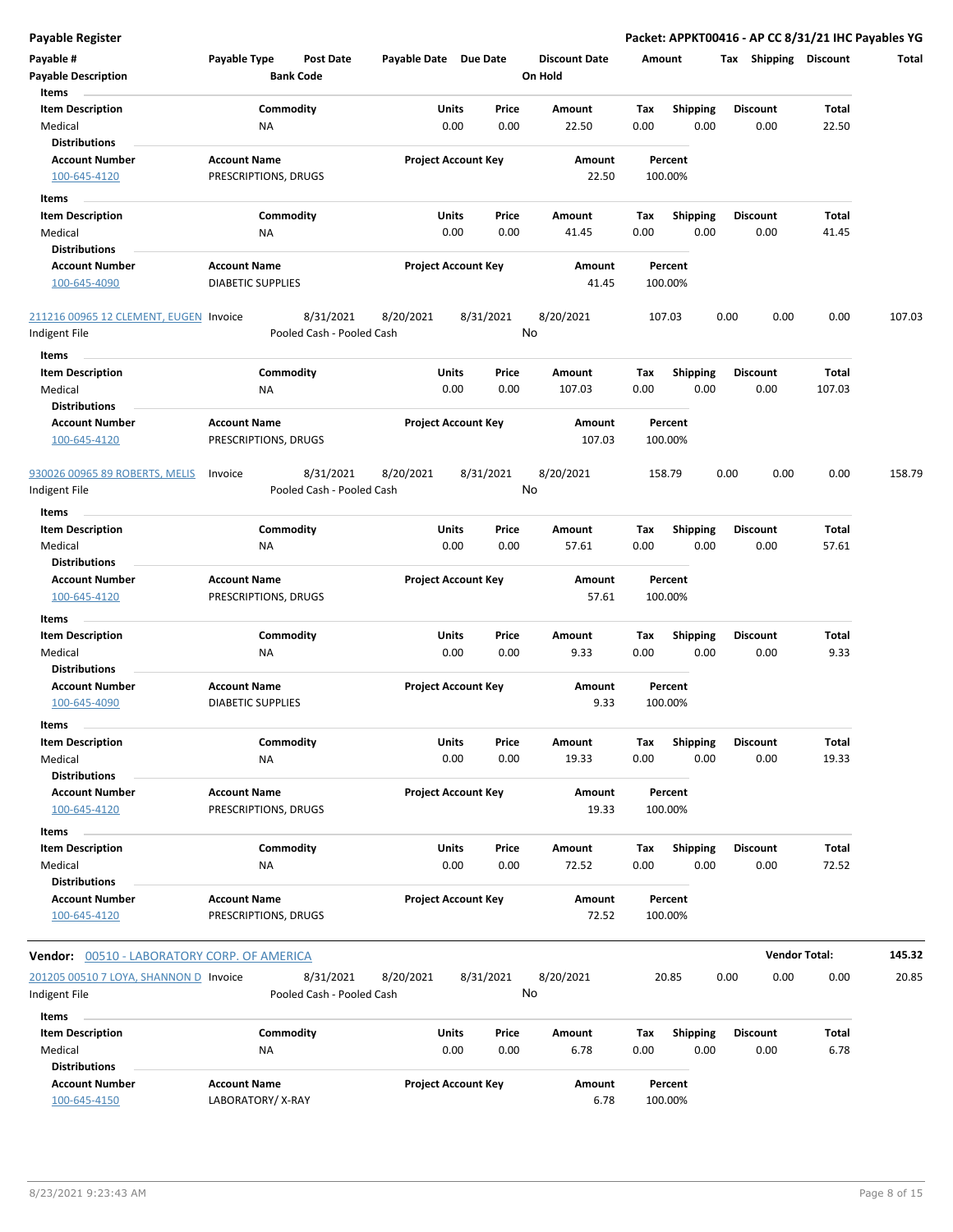| Payable #                              | Payable Type        | <b>Post Date</b>          | Payable Date Due Date |                            | <b>Discount Date</b> |      | Amount          | Shipping<br>Tax | <b>Discount</b> | Total |
|----------------------------------------|---------------------|---------------------------|-----------------------|----------------------------|----------------------|------|-----------------|-----------------|-----------------|-------|
| <b>Payable Description</b>             |                     | <b>Bank Code</b>          |                       |                            | On Hold              |      |                 |                 |                 |       |
| Items                                  |                     |                           |                       |                            |                      |      |                 |                 |                 |       |
| <b>Item Description</b>                |                     | Commodity                 |                       | Units<br>Price             | Amount               | Tax  | <b>Shipping</b> | <b>Discount</b> | <b>Total</b>    |       |
| Medical                                | NA                  |                           |                       | 0.00<br>0.00               | 7.27                 | 0.00 | 0.00            | 0.00            | 7.27            |       |
| <b>Distributions</b>                   |                     |                           |                       |                            |                      |      |                 |                 |                 |       |
| <b>Account Number</b>                  | <b>Account Name</b> |                           |                       | <b>Project Account Key</b> | Amount               |      | Percent         |                 |                 |       |
| 100-645-4150                           | LABORATORY/X-RAY    |                           |                       |                            | 7.27                 |      | 100.00%         |                 |                 |       |
|                                        |                     |                           |                       |                            |                      |      |                 |                 |                 |       |
| Items                                  |                     |                           |                       |                            |                      |      |                 |                 |                 |       |
| <b>Item Description</b>                |                     | Commodity                 |                       | Units<br>Price             | Amount               | Tax  | <b>Shipping</b> | <b>Discount</b> | Total           |       |
| Medical                                | NA                  |                           |                       | 0.00<br>0.00               | 6.80                 | 0.00 | 0.00            | 0.00            | 6.80            |       |
| <b>Distributions</b>                   |                     |                           |                       |                            |                      |      |                 |                 |                 |       |
| <b>Account Number</b>                  | <b>Account Name</b> |                           |                       | <b>Project Account Key</b> | Amount               |      | Percent         |                 |                 |       |
| 100-645-4150                           | LABORATORY/X-RAY    |                           |                       |                            | 6.80                 |      | 100.00%         |                 |                 |       |
|                                        |                     |                           |                       |                            |                      |      |                 |                 |                 |       |
| 210118 00510 2 YOUNG, GLENN ED Invoice |                     | 8/31/2021                 | 8/20/2021             | 8/31/2021                  | 8/20/2021            |      | 44.02           | 0.00<br>0.00    | 0.00            | 44.02 |
| Indigent File                          |                     | Pooled Cash - Pooled Cash |                       |                            | No                   |      |                 |                 |                 |       |
| Items                                  |                     |                           |                       |                            |                      |      |                 |                 |                 |       |
|                                        |                     |                           |                       | Units                      |                      |      |                 |                 | <b>Total</b>    |       |
| <b>Item Description</b>                |                     | Commodity                 |                       | Price                      | Amount               | Tax  | <b>Shipping</b> | <b>Discount</b> |                 |       |
| Medical                                | ΝA                  |                           |                       | 0.00<br>0.00               | 6.53                 | 0.00 | 0.00            | 0.00            | 6.53            |       |
| <b>Distributions</b>                   |                     |                           |                       |                            |                      |      |                 |                 |                 |       |
| <b>Account Number</b>                  | <b>Account Name</b> |                           |                       | <b>Project Account Key</b> | Amount               |      | Percent         |                 |                 |       |
| 100-645-4150                           | LABORATORY/X-RAY    |                           |                       |                            | 6.53                 |      | 100.00%         |                 |                 |       |
| Items                                  |                     |                           |                       |                            |                      |      |                 |                 |                 |       |
| <b>Item Description</b>                |                     | Commodity                 |                       | Units<br>Price             | Amount               | Тах  | <b>Shipping</b> | <b>Discount</b> | Total           |       |
| Medical                                | ΝA                  |                           |                       | 0.00<br>0.00               | 8.87                 | 0.00 | 0.00            | 0.00            | 8.87            |       |
| <b>Distributions</b>                   |                     |                           |                       |                            |                      |      |                 |                 |                 |       |
|                                        |                     |                           |                       | <b>Project Account Key</b> |                      |      |                 |                 |                 |       |
| <b>Account Number</b>                  | <b>Account Name</b> |                           |                       |                            | Amount               |      | Percent         |                 |                 |       |
| 100-645-4150                           | LABORATORY/X-RAY    |                           |                       |                            | 8.87                 |      | 100.00%         |                 |                 |       |
| Items                                  |                     |                           |                       |                            |                      |      |                 |                 |                 |       |
| <b>Item Description</b>                |                     | Commodity                 |                       | Units<br>Price             | Amount               | Tax  | <b>Shipping</b> | <b>Discount</b> | <b>Total</b>    |       |
| Medical                                | NA                  |                           |                       | 0.00<br>0.00               | 11.25                | 0.00 | 0.00            | 0.00            | 11.25           |       |
| <b>Distributions</b>                   |                     |                           |                       |                            |                      |      |                 |                 |                 |       |
| <b>Account Number</b>                  | <b>Account Name</b> |                           |                       | <b>Project Account Key</b> | Amount               |      | Percent         |                 |                 |       |
| 100-645-4150                           | LABORATORY/X-RAY    |                           |                       |                            | 11.25                |      | 100.00%         |                 |                 |       |
|                                        |                     |                           |                       |                            |                      |      |                 |                 |                 |       |
| Items                                  |                     |                           |                       |                            |                      |      |                 |                 |                 |       |
| <b>Item Description</b>                |                     | Commodity                 |                       | Units<br>Price             | Amount               | Tax  | <b>Shipping</b> | <b>Discount</b> | <b>Total</b>    |       |
| Medical                                | NA                  |                           |                       | 0.00<br>0.00               | 4.86                 | 0.00 | 0.00            | 0.00            | 4.86            |       |
| <b>Distributions</b>                   |                     |                           |                       |                            |                      |      |                 |                 |                 |       |
| <b>Account Number</b>                  | <b>Account Name</b> |                           |                       | <b>Project Account Key</b> | Amount               |      | Percent         |                 |                 |       |
| 100-645-4150                           | LABORATORY/X-RAY    |                           |                       |                            | 4.86                 |      | 100.00%         |                 |                 |       |
| Items                                  |                     |                           |                       |                            |                      |      |                 |                 |                 |       |
| <b>Item Description</b>                |                     | Commodity                 |                       | <b>Units</b><br>Price      | Amount               | Tax  | <b>Shipping</b> | <b>Discount</b> | Total           |       |
| Medical                                | NA                  |                           |                       | 0.00<br>0.00               | 4.35                 | 0.00 | 0.00            | 0.00            | 4.35            |       |
| <b>Distributions</b>                   |                     |                           |                       |                            |                      |      |                 |                 |                 |       |
| <b>Account Number</b>                  | <b>Account Name</b> |                           |                       | <b>Project Account Key</b> | Amount               |      | Percent         |                 |                 |       |
|                                        | LABORATORY/X-RAY    |                           |                       |                            |                      |      |                 |                 |                 |       |
| 100-645-4150                           |                     |                           |                       |                            | 4.35                 |      | 100.00%         |                 |                 |       |
| Items                                  |                     |                           |                       |                            |                      |      |                 |                 |                 |       |
| <b>Item Description</b>                |                     | Commodity                 |                       | Units<br>Price             | Amount               | Tax  | <b>Shipping</b> | <b>Discount</b> | Total           |       |
| Medical                                | <b>NA</b>           |                           |                       | 0.00<br>0.00               | 8.16                 | 0.00 | 0.00            | 0.00            | 8.16            |       |
| <b>Distributions</b>                   |                     |                           |                       |                            |                      |      |                 |                 |                 |       |
| <b>Account Number</b>                  | <b>Account Name</b> |                           |                       | <b>Project Account Key</b> | Amount               |      | Percent         |                 |                 |       |
| 100-645-4150                           | LABORATORY/X-RAY    |                           |                       |                            | 8.16                 |      | 100.00%         |                 |                 |       |
|                                        |                     |                           |                       |                            |                      |      |                 |                 |                 |       |
| 210324 00510 1 BRESHERS, KELLI         | Invoice             | 8/31/2021                 | 8/20/2021             | 8/31/2021                  | 8/20/2021            |      | 80.45           | 0.00<br>0.00    | 0.00            | 80.45 |
| Indigent File                          |                     | Pooled Cash - Pooled Cash |                       |                            | No                   |      |                 |                 |                 |       |
|                                        |                     |                           |                       |                            |                      |      |                 |                 |                 |       |
| Items                                  |                     |                           |                       |                            |                      |      |                 |                 |                 |       |
| <b>Item Description</b>                |                     | Commodity                 |                       | Units<br>Price             | Amount               | Tax  | <b>Shipping</b> | <b>Discount</b> | Total           |       |
| Medical                                | NA                  |                           |                       | 0.00<br>0.00               | 7.58                 | 0.00 | 0.00            | 0.00            | 7.58            |       |
| <b>Distributions</b>                   |                     |                           |                       |                            |                      |      |                 |                 |                 |       |
| <b>Account Number</b>                  | <b>Account Name</b> |                           |                       | <b>Project Account Key</b> | Amount               |      | Percent         |                 |                 |       |
| 100-645-4150                           | LABORATORY/X-RAY    |                           |                       |                            | 7.58                 |      | 100.00%         |                 |                 |       |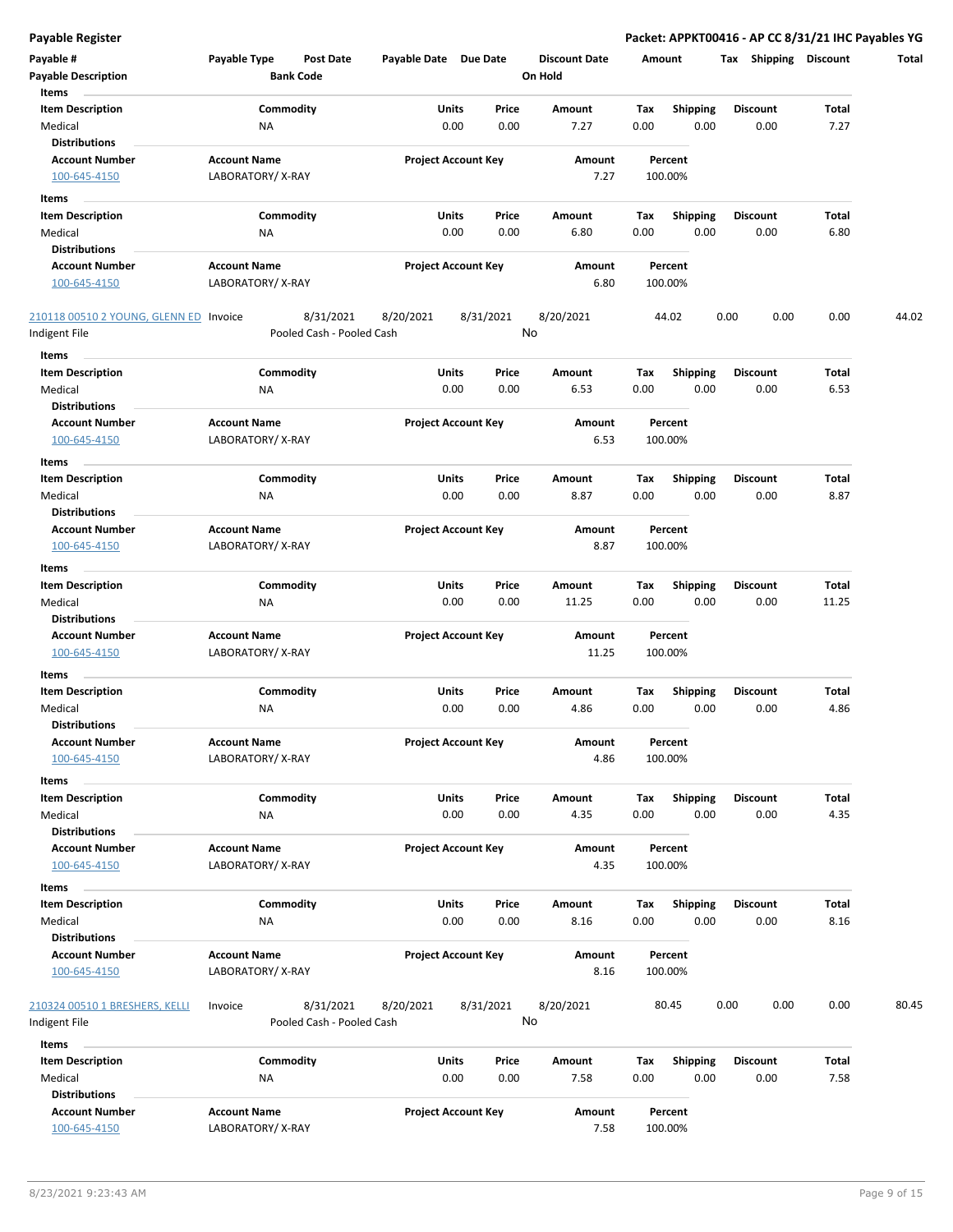| Payable #                                            | Payable Type             |                  | <b>Post Date</b>                       | Payable Date Due Date      |               |               | <b>Discount Date</b> | Amount      |                         | Tax  | <b>Shipping</b>  | <b>Discount</b>      | Total  |
|------------------------------------------------------|--------------------------|------------------|----------------------------------------|----------------------------|---------------|---------------|----------------------|-------------|-------------------------|------|------------------|----------------------|--------|
| <b>Payable Description</b>                           |                          | <b>Bank Code</b> |                                        |                            |               |               | On Hold              |             |                         |      |                  |                      |        |
| Items                                                |                          |                  |                                        |                            |               |               |                      |             |                         |      |                  |                      |        |
| <b>Item Description</b><br>Medical                   | ΝA                       | Commodity        |                                        |                            | Units<br>0.00 | Price<br>0.00 | Amount<br>31.13      | Tax<br>0.00 | <b>Shipping</b><br>0.00 |      | Discount<br>0.00 | Total<br>31.13       |        |
| <b>Distributions</b>                                 |                          |                  |                                        |                            |               |               |                      |             |                         |      |                  |                      |        |
| <b>Account Number</b>                                | <b>Account Name</b>      |                  |                                        | <b>Project Account Key</b> |               |               | Amount               |             | Percent                 |      |                  |                      |        |
| 100-645-4150                                         | LABORATORY/X-RAY         |                  |                                        |                            |               |               | 31.13                |             | 100.00%                 |      |                  |                      |        |
| Items                                                |                          |                  |                                        |                            |               |               |                      |             |                         |      |                  |                      |        |
| <b>Item Description</b>                              |                          | Commodity        |                                        |                            | Units         | Price         | Amount               | Тах         | <b>Shipping</b>         |      | Discount         | <b>Total</b>         |        |
| Medical                                              | ΝA                       |                  |                                        |                            | 0.00          | 0.00          | 11.25                | 0.00        | 0.00                    |      | 0.00             | 11.25                |        |
| <b>Distributions</b>                                 |                          |                  |                                        |                            |               |               |                      |             |                         |      |                  |                      |        |
| <b>Account Number</b>                                | <b>Account Name</b>      |                  |                                        | <b>Project Account Key</b> |               |               | Amount               |             | Percent                 |      |                  |                      |        |
| 100-645-4150                                         | LABORATORY/X-RAY         |                  |                                        |                            |               |               | 11.25                |             | 100.00%                 |      |                  |                      |        |
| Items                                                |                          |                  |                                        |                            |               |               |                      |             |                         |      |                  |                      |        |
| <b>Item Description</b>                              |                          | Commodity        |                                        |                            | Units         | Price         | Amount               | Tax         | <b>Shipping</b>         |      | <b>Discount</b>  | Total                |        |
| Medical                                              | NA                       |                  |                                        |                            | 0.00          | 0.00          | 24.86                | 0.00        | 0.00                    |      | 0.00             | 24.86                |        |
| <b>Distributions</b>                                 |                          |                  |                                        |                            |               |               |                      |             |                         |      |                  |                      |        |
| <b>Account Number</b>                                | <b>Account Name</b>      |                  |                                        | <b>Project Account Key</b> |               |               | Amount               |             | Percent                 |      |                  |                      |        |
| 100-645-4150                                         | LABORATORY/X-RAY         |                  |                                        |                            |               |               | 24.86                |             | 100.00%                 |      |                  |                      |        |
| Items                                                |                          |                  |                                        |                            |               |               |                      |             |                         |      |                  |                      |        |
| <b>Item Description</b>                              |                          | Commodity        |                                        |                            | Units         | Price         | Amount               | Tax         | <b>Shipping</b>         |      | Discount         | <b>Total</b>         |        |
| Medical                                              | ΝA                       |                  |                                        |                            | 0.00          | 0.00          | 5.63                 | 0.00        | 0.00                    |      | 0.00             | 5.63                 |        |
| <b>Distributions</b>                                 |                          |                  |                                        |                            |               |               |                      |             |                         |      |                  |                      |        |
| <b>Account Number</b>                                | <b>Account Name</b>      |                  |                                        | <b>Project Account Key</b> |               |               | Amount               |             | Percent                 |      |                  |                      |        |
| 100-645-4150                                         | LABORATORY/X-RAY         |                  |                                        |                            |               |               | 5.63                 |             | 100.00%                 |      |                  |                      |        |
| Vendor: 01231 - North Texas Comprehensive Cardiology |                          |                  |                                        |                            |               |               |                      |             |                         |      |                  | <b>Vendor Total:</b> | 46.73  |
| 170305 01231 5 MCCOMBS, JOLIND Invoice               |                          |                  | 8/31/2021                              | 8/20/2021                  |               | 8/31/2021     | 8/20/2021            |             | 46.73                   | 0.00 | 0.00             | 0.00                 | 46.73  |
| Indigent File                                        |                          |                  | Pooled Cash - Pooled Cash              |                            |               |               | No                   |             |                         |      |                  |                      |        |
|                                                      |                          |                  |                                        |                            |               |               |                      |             |                         |      |                  |                      |        |
| Items<br><b>Item Description</b>                     |                          | Commodity        |                                        |                            | <b>Units</b>  | Price         | Amount               | Tax         | <b>Shipping</b>         |      | Discount         | Total                |        |
| Medical                                              | ΝA                       |                  |                                        |                            | 0.00          | 0.00          | 46.73                | 0.00        | 0.00                    |      | 0.00             | 46.73                |        |
| <b>Distributions</b>                                 |                          |                  |                                        |                            |               |               |                      |             |                         |      |                  |                      |        |
| <b>Account Number</b>                                | <b>Account Name</b>      |                  |                                        | <b>Project Account Key</b> |               |               | Amount               |             | Percent                 |      |                  |                      |        |
| 100-645-4110                                         | PHYSICIAN, NON-EMERGENCY |                  |                                        |                            |               |               | 46.73                |             | 100.00%                 |      |                  |                      |        |
|                                                      |                          |                  |                                        |                            |               |               |                      |             |                         |      |                  | <b>Vendor Total:</b> |        |
| <b>Vendor: 00322 - SHERMAN RADIOLOGY ASSOCIATES</b>  |                          |                  |                                        |                            |               |               |                      |             |                         |      |                  |                      | 128.57 |
| 200710 00322 1 LOYA, JERRY CIS                       | Invoice                  |                  | 8/31/2021                              | 8/20/2021                  |               | 8/31/2021     | 8/20/2021<br>No      |             | 52.12                   | 0.00 | 0.00             | 0.00                 | 52.12  |
| Indigent File                                        |                          |                  | Pooled Cash - Pooled Cash              |                            |               |               |                      |             |                         |      |                  |                      |        |
| Items                                                |                          |                  |                                        |                            |               |               |                      |             |                         |      |                  |                      |        |
| <b>Item Description</b>                              |                          | Commodity        |                                        |                            | Units         | Price         | Amount               | Tax         | Shipping                |      | <b>Discount</b>  | Total                |        |
| Medical<br><b>Distributions</b>                      | NA                       |                  |                                        |                            | 0.00          | 0.00          | 25.66                | 0.00        | 0.00                    |      | 0.00             | 25.66                |        |
| <b>Account Number</b>                                | <b>Account Name</b>      |                  |                                        | <b>Project Account Key</b> |               |               | Amount               |             | Percent                 |      |                  |                      |        |
| 100-645-4110                                         | PHYSICIAN, NON-EMERGENCY |                  |                                        |                            |               |               | 25.66                |             | 100.00%                 |      |                  |                      |        |
|                                                      |                          |                  |                                        |                            |               |               |                      |             |                         |      |                  |                      |        |
| Items                                                |                          |                  |                                        |                            |               |               |                      |             |                         |      | <b>Discount</b>  | Total                |        |
| <b>Item Description</b><br>Medical                   | <b>NA</b>                | Commodity        |                                        |                            | Units<br>0.00 | Price<br>0.00 | Amount<br>26.46      | Tax<br>0.00 | <b>Shipping</b><br>0.00 |      | 0.00             | 26.46                |        |
| <b>Distributions</b>                                 |                          |                  |                                        |                            |               |               |                      |             |                         |      |                  |                      |        |
| <b>Account Number</b>                                | <b>Account Name</b>      |                  |                                        | <b>Project Account Key</b> |               |               | Amount               |             | Percent                 |      |                  |                      |        |
| 100-645-4110                                         | PHYSICIAN, NON-EMERGENCY |                  |                                        |                            |               |               | 26.46                |             | 100.00%                 |      |                  |                      |        |
|                                                      |                          |                  |                                        |                            |               | 8/31/2021     | 8/20/2021            |             |                         |      |                  |                      |        |
| 210428 00322 5 WOODALL, DAVID<br>Indigent File       | Invoice                  |                  | 8/31/2021<br>Pooled Cash - Pooled Cash | 8/20/2021                  |               |               | No                   |             | 69.50                   | 0.00 | 0.00             | 0.00                 | 69.50  |
|                                                      |                          |                  |                                        |                            |               |               |                      |             |                         |      |                  |                      |        |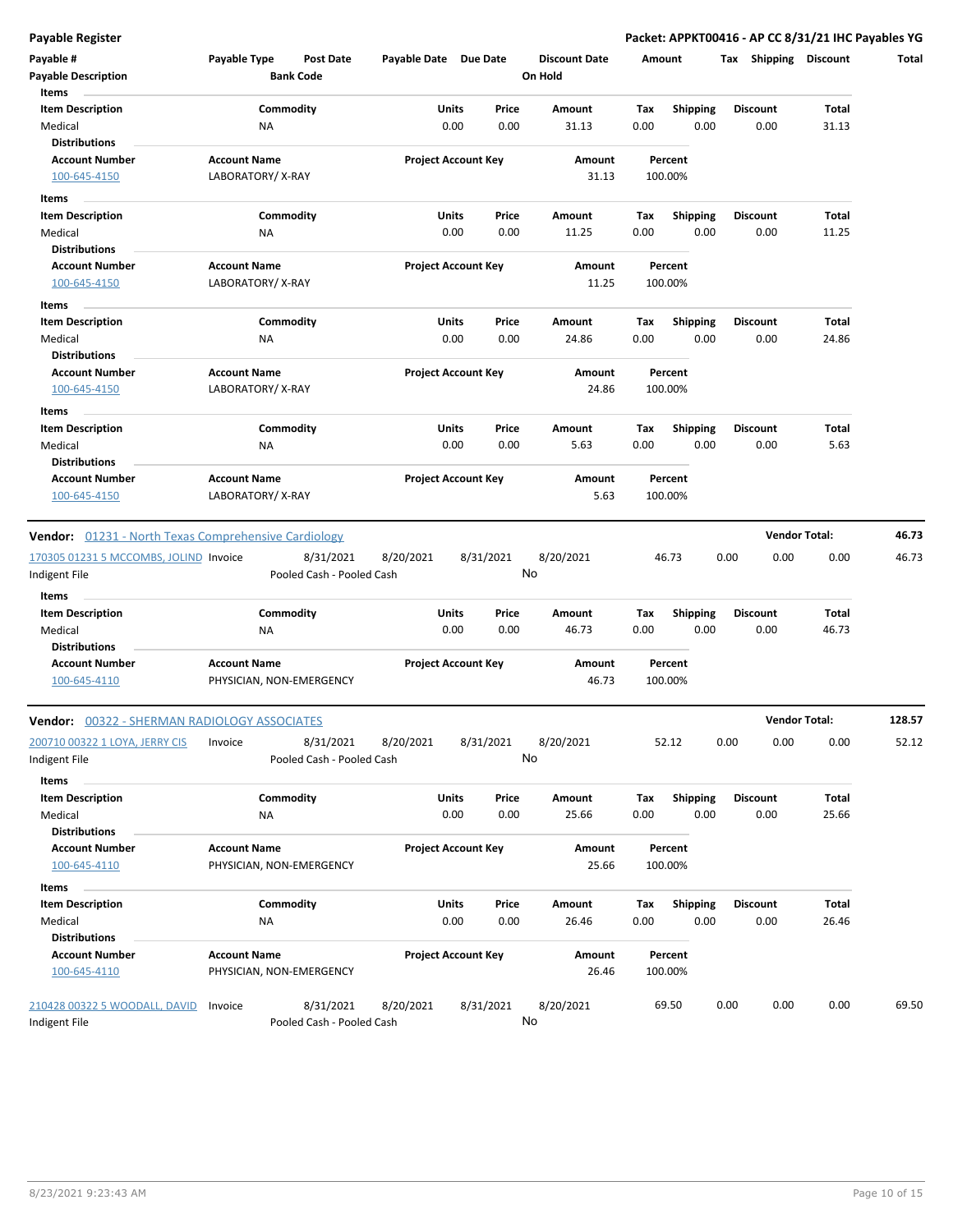| <b>Payable Register</b>                                |                                                 |                           |                       |                                |                                 |             |                         | Packet: APPKT00416 - AP CC 8/31/21 IHC Payables YG |                      |          |
|--------------------------------------------------------|-------------------------------------------------|---------------------------|-----------------------|--------------------------------|---------------------------------|-------------|-------------------------|----------------------------------------------------|----------------------|----------|
| Payable #<br><b>Payable Description</b>                | Payable Type<br><b>Bank Code</b>                | <b>Post Date</b>          | Payable Date Due Date |                                | <b>Discount Date</b><br>On Hold | Amount      |                         | Tax Shipping Discount                              |                      | Total    |
| Items                                                  |                                                 |                           |                       |                                |                                 |             |                         |                                                    |                      |          |
| <b>Item Description</b>                                | Commodity                                       |                           |                       | Units<br>Price                 | Amount                          | Tax         | <b>Shipping</b>         | <b>Discount</b>                                    | <b>Total</b>         |          |
| Medical                                                | ΝA                                              |                           |                       | 0.00<br>0.00                   | 69.50                           | 0.00        | 0.00                    | 0.00                                               | 69.50                |          |
| <b>Distributions</b>                                   |                                                 |                           |                       |                                |                                 |             |                         |                                                    |                      |          |
| <b>Account Number</b>                                  | <b>Account Name</b>                             |                           |                       | <b>Project Account Key</b>     | Amount                          |             | Percent                 |                                                    |                      |          |
| 100-645-4110                                           | PHYSICIAN, NON-EMERGENCY                        |                           |                       |                                | 69.50                           |             | 100.00%                 |                                                    |                      |          |
| 210428 00322 6 WOODALL, DAVID                          | Invoice                                         | 8/31/2021                 | 8/20/2021             | 8/31/2021                      | 8/20/2021                       |             | 6.95                    | 0.00<br>0.00                                       | 0.00                 | 6.95     |
| Indigent File                                          |                                                 | Pooled Cash - Pooled Cash |                       |                                | No                              |             |                         |                                                    |                      |          |
| Items                                                  |                                                 |                           |                       |                                |                                 |             |                         |                                                    |                      |          |
| <b>Item Description</b>                                | Commodity                                       |                           |                       | Units<br>Price                 | Amount                          | Tax         | <b>Shipping</b>         | <b>Discount</b>                                    | Total                |          |
| Medical                                                | NA                                              |                           |                       | 0.00<br>0.00                   | 6.95                            | 0.00        | 0.00                    | 0.00                                               | 6.95                 |          |
| <b>Distributions</b>                                   |                                                 |                           |                       |                                |                                 |             |                         |                                                    |                      |          |
| <b>Account Number</b>                                  | <b>Account Name</b>                             |                           |                       | <b>Project Account Key</b>     | Amount                          |             | Percent                 |                                                    |                      |          |
| 100-645-4110                                           | PHYSICIAN, NON-EMERGENCY                        |                           |                       |                                | 6.95                            |             | 100.00%                 |                                                    |                      |          |
| Vendor: 01217 - SINGLETON ASSOCIATES PA                |                                                 |                           |                       |                                |                                 |             |                         |                                                    | <b>Vendor Total:</b> | 8.29     |
| 130819 01217 1 PLESS, HELEN ED                         | Invoice                                         | 8/31/2021                 | 8/20/2021             | 8/31/2021                      | 8/20/2021                       |             | 8.29                    | 0.00<br>0.00                                       | 0.00                 | 8.29     |
| Indigent File                                          |                                                 | Pooled Cash - Pooled Cash |                       |                                | No                              |             |                         |                                                    |                      |          |
|                                                        |                                                 |                           |                       |                                |                                 |             |                         |                                                    |                      |          |
| Items                                                  |                                                 |                           |                       |                                |                                 |             |                         |                                                    |                      |          |
| <b>Item Description</b>                                | Commodity                                       |                           |                       | Units<br>Price                 | Amount                          | Tax         | <b>Shipping</b>         | <b>Discount</b>                                    | Total                |          |
| Medical                                                | NA                                              |                           |                       | 0.00<br>0.00                   | 8.29                            | 0.00        | 0.00                    | 0.00                                               | 8.29                 |          |
| <b>Distributions</b>                                   |                                                 |                           |                       |                                |                                 |             |                         |                                                    |                      |          |
| <b>Account Number</b><br>100-645-4110                  | <b>Account Name</b><br>PHYSICIAN, NON-EMERGENCY |                           |                       | <b>Project Account Key</b>     | Amount<br>8.29                  |             | Percent<br>100.00%      |                                                    |                      |          |
| Vendor: 01061 - TEXOMA MEDICAL CENTER                  |                                                 |                           |                       |                                |                                 |             |                         |                                                    | <b>Vendor Total:</b> | 376.33   |
| 200710 01061 1 LOYA, JERRY CIS                         | Invoice                                         | 8/31/2021                 | 8/20/2021             | 8/31/2021                      | 8/20/2021                       |             | 376.33                  | 0.00<br>0.00                                       | 0.00                 | 376.33   |
|                                                        |                                                 | Pooled Cash - Pooled Cash |                       |                                | No                              |             |                         |                                                    |                      |          |
| Indigent File                                          |                                                 |                           |                       |                                |                                 |             |                         |                                                    |                      |          |
| <b>Items</b>                                           |                                                 |                           |                       |                                |                                 |             |                         |                                                    |                      |          |
| <b>Item Description</b>                                | Commodity                                       |                           |                       | Units<br>Price                 | Amount                          | Tax         | <b>Shipping</b>         | <b>Discount</b>                                    | Total                |          |
| Medical                                                | NA                                              |                           |                       | 0.00<br>0.00                   | 376.33                          | 0.00        | 0.00                    | 0.00                                               | 376.33               |          |
| <b>Distributions</b>                                   |                                                 |                           |                       |                                |                                 |             |                         |                                                    |                      |          |
| <b>Account Number</b><br>100-645-4140                  | <b>Account Name</b><br>HOSPITAL, OUTPATIENT     |                           |                       | <b>Project Account Key</b>     | Amount<br>376.33                |             | Percent<br>100.00%      |                                                    |                      |          |
| <b>Vendor: 01168 - TEXOMACARE SPECIALTY PHYSICIANS</b> |                                                 |                           |                       |                                |                                 |             |                         |                                                    | <b>Vendor Total:</b> | 79.62    |
| 130819 01168 1 PLESS, HELEN ED                         | Invoice                                         | 8/31/2021                 | 8/20/2021             | 8/31/2021                      | 8/20/2021                       |             | 79.62                   | 0.00<br>0.00                                       | 0.00                 | 79.62    |
| Indigent File                                          |                                                 | Pooled Cash - Pooled Cash |                       |                                | No                              |             |                         |                                                    |                      |          |
| Items                                                  |                                                 |                           |                       |                                |                                 |             |                         |                                                    |                      |          |
| <b>Item Description</b><br>Medical                     | Commodity<br>ΝA                                 |                           |                       | Units<br>Price<br>0.00<br>0.00 | Amount<br>79.62                 | Tax<br>0.00 | <b>Shipping</b><br>0.00 | <b>Discount</b><br>0.00                            | Total<br>79.62       |          |
| <b>Distributions</b><br><b>Account Number</b>          | <b>Account Name</b>                             |                           |                       | <b>Project Account Key</b>     | Amount                          |             | Percent                 |                                                    |                      |          |
| 100-645-4110                                           | PHYSICIAN, NON-EMERGENCY                        |                           |                       |                                | 79.62                           |             | 100.00%                 |                                                    |                      |          |
| <b>Vendor: 01177 - TMC BONHAM HOSPITAL</b>             |                                                 |                           |                       |                                |                                 |             |                         |                                                    | <b>Vendor Total:</b> | 5,035.80 |
| 190609 01177 2 REYNOLDS, DONNA Invoice                 |                                                 | 8/31/2021                 | 8/20/2021             | 8/31/2021                      | 8/20/2021                       |             | 262.50                  | 0.00<br>0.00                                       | 0.00                 | 262.50   |
| Indigent File                                          |                                                 | Pooled Cash - Pooled Cash |                       |                                | No                              |             |                         |                                                    |                      |          |
| Items                                                  |                                                 |                           |                       |                                |                                 |             |                         |                                                    |                      |          |
| <b>Item Description</b>                                | Commodity                                       |                           |                       | Units<br>Price                 | Amount                          | Tax         | <b>Shipping</b>         | <b>Discount</b>                                    | <b>Total</b>         |          |
| Medical                                                | ΝA                                              |                           |                       | 0.00<br>0.00                   | 262.50                          | 0.00        | 0.00                    | 0.00                                               | 262.50               |          |
| <b>Distributions</b>                                   |                                                 |                           |                       |                                |                                 |             |                         |                                                    |                      |          |
| <b>Account Number</b><br>100-645-4140                  | <b>Account Name</b><br>HOSPITAL, OUTPATIENT     |                           |                       | <b>Project Account Key</b>     | Amount<br>262.50                |             | Percent<br>100.00%      |                                                    |                      |          |
| 210324 01177 5 BRESHERS, KELLI                         | Invoice                                         | 8/31/2021                 | 8/20/2021             | 8/31/2021                      | 8/20/2021                       |             | 328.50                  | 0.00<br>0.00                                       | 0.00                 | 328.50   |
| Indigent File                                          |                                                 | Pooled Cash - Pooled Cash |                       |                                | No                              |             |                         |                                                    |                      |          |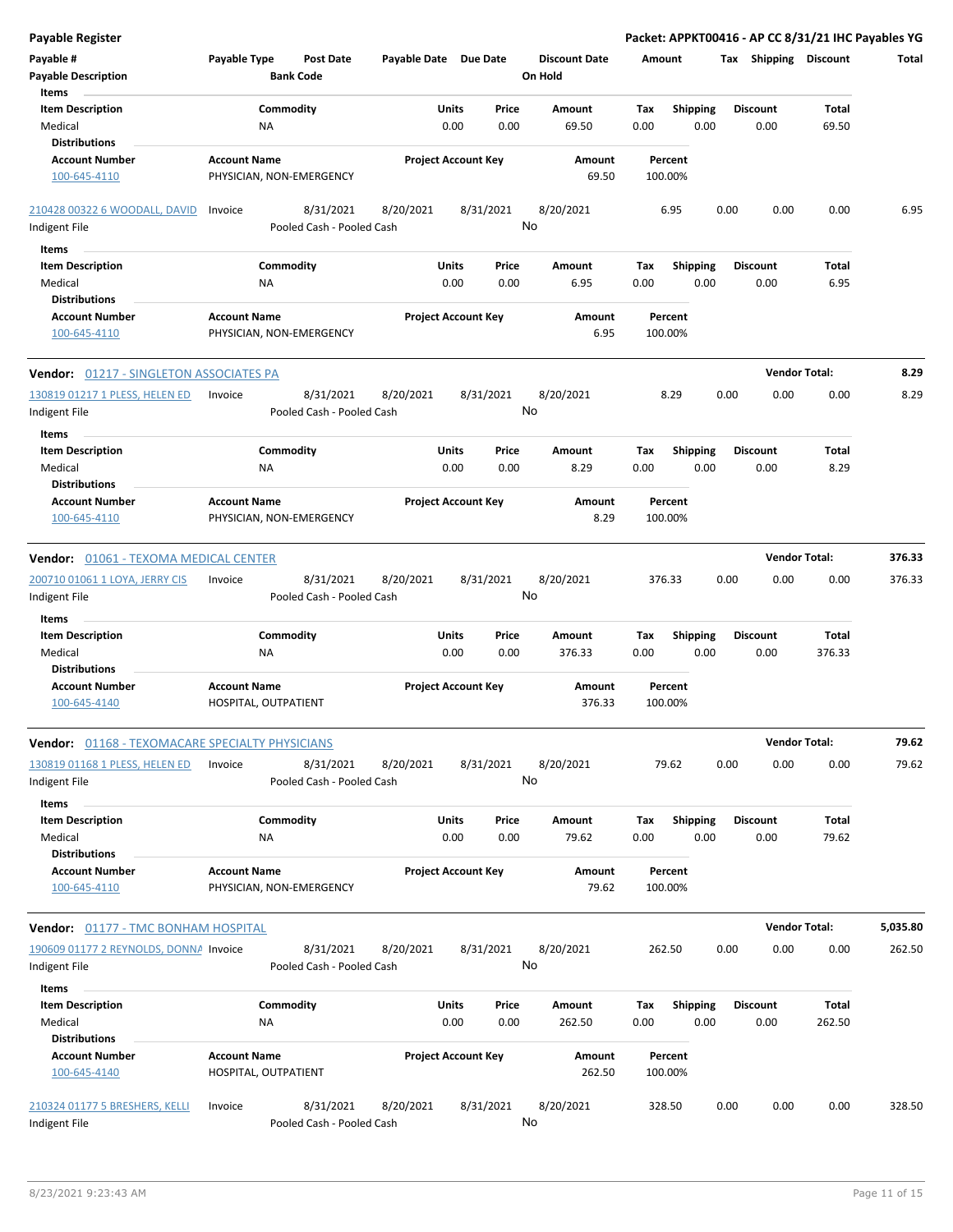| <b>Payable Register</b>                                 |                                             |                                        |                            |               |               |                                 |             |                         |      |                         |                      | Packet: APPKT00416 - AP CC 8/31/21 IHC Payables YG |
|---------------------------------------------------------|---------------------------------------------|----------------------------------------|----------------------------|---------------|---------------|---------------------------------|-------------|-------------------------|------|-------------------------|----------------------|----------------------------------------------------|
| Payable #<br><b>Payable Description</b>                 | Payable Type                                | <b>Post Date</b><br><b>Bank Code</b>   | Payable Date Due Date      |               |               | <b>Discount Date</b><br>On Hold | Amount      |                         |      | Tax Shipping Discount   |                      | Total                                              |
| Items                                                   |                                             |                                        |                            |               |               |                                 |             |                         |      |                         |                      |                                                    |
| <b>Item Description</b>                                 |                                             | Commodity                              |                            | Units         | Price         | Amount                          | Tax         | <b>Shipping</b>         |      | <b>Discount</b>         | Total                |                                                    |
| Medical<br><b>Distributions</b>                         | NA                                          |                                        |                            | 0.00          | 0.00          | 328.50                          | 0.00        | 0.00                    |      | 0.00                    | 328.50               |                                                    |
| Account Number                                          | <b>Account Name</b>                         |                                        | <b>Project Account Key</b> |               |               | Amount                          |             | Percent                 |      |                         |                      |                                                    |
| 100-645-4140                                            | HOSPITAL, OUTPATIENT                        |                                        |                            |               |               | 328.50                          |             | 100.00%                 |      |                         |                      |                                                    |
| 210427 01177 2 SNOW, JERRY DEW Invoice                  |                                             | 8/31/2021                              | 8/20/2021                  |               | 8/31/2021     | 8/20/2021                       | 1,138.35    |                         | 0.00 | 0.00                    | 0.00                 | 1,138.35                                           |
| Indigent File                                           |                                             | Pooled Cash - Pooled Cash              |                            |               |               | No                              |             |                         |      |                         |                      |                                                    |
| Items                                                   |                                             |                                        |                            |               |               |                                 |             |                         |      |                         |                      |                                                    |
| <b>Item Description</b>                                 |                                             | Commodity                              |                            | Units         | Price         | Amount                          | Tax         | <b>Shipping</b>         |      | <b>Discount</b>         | Total                |                                                    |
| Medical                                                 | ΝA                                          |                                        |                            | 0.00          | 0.00          | 1,138.35                        | 0.00        | 0.00                    |      | 0.00                    | 1,138.35             |                                                    |
| <b>Distributions</b>                                    |                                             |                                        |                            |               |               |                                 |             |                         |      |                         |                      |                                                    |
| <b>Account Number</b><br>100-645-4140                   | <b>Account Name</b><br>HOSPITAL, OUTPATIENT |                                        | <b>Project Account Key</b> |               |               | Amount<br>1,138.35              |             | Percent<br>100.00%      |      |                         |                      |                                                    |
| 210428 01177 2 WOODALL, DAVID<br>Indigent File          | Invoice                                     | 8/31/2021<br>Pooled Cash - Pooled Cash | 8/20/2021                  |               | 8/31/2021     | 8/20/2021<br>No                 | 2,875.80    |                         | 0.00 | 0.00                    | 0.00                 | 2,875.80                                           |
| Items                                                   |                                             |                                        |                            |               |               |                                 |             |                         |      |                         |                      |                                                    |
| <b>Item Description</b><br>Medical                      | ΝA                                          | Commodity                              |                            | Units<br>0.00 | Price<br>0.00 | Amount<br>2,875.80              | Tax<br>0.00 | <b>Shipping</b><br>0.00 |      | <b>Discount</b><br>0.00 | Total<br>2,875.80    |                                                    |
| <b>Distributions</b>                                    |                                             |                                        |                            |               |               |                                 |             |                         |      |                         |                      |                                                    |
| <b>Account Number</b><br>100-645-4140                   | <b>Account Name</b><br>HOSPITAL, OUTPATIENT |                                        | <b>Project Account Key</b> |               |               | Amount<br>2,875.80              |             | Percent<br>100.00%      |      |                         |                      |                                                    |
| SO41350 01177 1 SMITH, GARY DE<br>Indigent File         | Invoice                                     | 8/31/2021<br>Pooled Cash - Pooled Cash | 8/20/2021                  |               | 8/31/2021     | 8/20/2021<br>No                 |             | 430.65                  | 0.00 | 0.00                    | 0.00                 | 430.65                                             |
|                                                         |                                             |                                        |                            |               |               |                                 |             |                         |      |                         |                      |                                                    |
| Items                                                   |                                             |                                        |                            |               |               |                                 |             |                         |      |                         |                      |                                                    |
| <b>Item Description</b>                                 |                                             | Commodity                              |                            | Units         | Price         | Amount                          | Tax         | <b>Shipping</b>         |      | <b>Discount</b>         | Total                |                                                    |
| Medical                                                 | NA                                          |                                        |                            | 0.00          | 0.00          | 430.65                          | 0.00        | 0.00                    |      | 0.00                    | 430.65               |                                                    |
| <b>Distributions</b>                                    |                                             |                                        |                            |               |               |                                 |             |                         |      |                         |                      |                                                    |
| <b>Account Number</b><br>100-565-4050                   | <b>Account Name</b><br>PRISONER MEDICAL     |                                        | <b>Project Account Key</b> |               |               | Amount<br>430.65                |             | Percent<br>100.00%      |      |                         |                      |                                                    |
| Vendor: 01230 - Urbanczyk Ortho, PLLC                   |                                             |                                        |                            |               |               |                                 |             |                         |      |                         | <b>Vendor Total:</b> | 21.92                                              |
| 210637 01230 3 CAMPBELL, BOBBY Invoice<br>Indigent File |                                             | 8/31/2021<br>Pooled Cash - Pooled Cash | 8/20/2021                  |               | 8/31/2021     | 8/20/2021<br>No                 |             | 21.92                   | 0.00 | 0.00                    | 0.00                 | 21.92                                              |
| Items                                                   |                                             |                                        |                            |               |               |                                 |             |                         |      |                         |                      |                                                    |
| <b>Item Description</b>                                 |                                             | Commodity                              |                            | Units         | Price         | Amount                          | Tax         | <b>Shipping</b>         |      | Discount                | Total                |                                                    |
| Medical                                                 | ΝA                                          |                                        |                            | 0.00          | 0.00          | 21.92                           | 0.00        | 0.00                    |      | 0.00                    | 21.92                |                                                    |
| <b>Distributions</b><br>Account Number                  | <b>Account Name</b>                         |                                        | <b>Project Account Key</b> |               |               | Amount                          |             | Percent                 |      |                         |                      |                                                    |
| 100-645-4110                                            |                                             | PHYSICIAN, NON-EMERGENCY               |                            |               |               | 21.92                           |             | 100.00%                 |      |                         |                      |                                                    |
| <b>Vendor: 01172 - US ANESTHESIA PARTNERS</b>           |                                             |                                        |                            |               |               |                                 |             |                         |      |                         | <b>Vendor Total:</b> | 648.69                                             |
| 210637 01172 1 CAMPBELL, BOBBY Invoice                  |                                             | 8/31/2021                              | 8/20/2021                  |               | 8/31/2021     | 8/20/2021                       |             | 287.59                  | 0.00 | 0.00                    | 0.00                 | 287.59                                             |
| Indigent File                                           |                                             | Pooled Cash - Pooled Cash              |                            |               |               | No                              |             |                         |      |                         |                      |                                                    |
| Items                                                   |                                             |                                        |                            |               |               |                                 |             |                         |      |                         |                      |                                                    |
| <b>Item Description</b>                                 |                                             | Commodity                              |                            | Units         | Price         | Amount                          | Tax         | <b>Shipping</b>         |      | <b>Discount</b>         | Total                |                                                    |
| Medical                                                 | NA                                          |                                        |                            | 0.00          | 0.00          | 287.59                          | 0.00        | 0.00                    |      | 0.00                    | 287.59               |                                                    |
| <b>Distributions</b>                                    |                                             |                                        |                            |               |               |                                 |             |                         |      |                         |                      |                                                    |
| Account Number<br>100-645-4110                          | <b>Account Name</b>                         | PHYSICIAN, NON-EMERGENCY               | <b>Project Account Key</b> |               |               | Amount<br>287.59                |             | Percent<br>100.00%      |      |                         |                      |                                                    |
| 210637 01172 2 CAMPBELL, BOBBY Invoice                  |                                             | 8/31/2021                              | 8/20/2021                  |               | 8/31/2021     | 8/20/2021                       |             | 361.10                  | 0.00 | 0.00                    | 0.00                 | 361.10                                             |
| Indigent File                                           |                                             | Pooled Cash - Pooled Cash              |                            |               |               | No                              |             |                         |      |                         |                      |                                                    |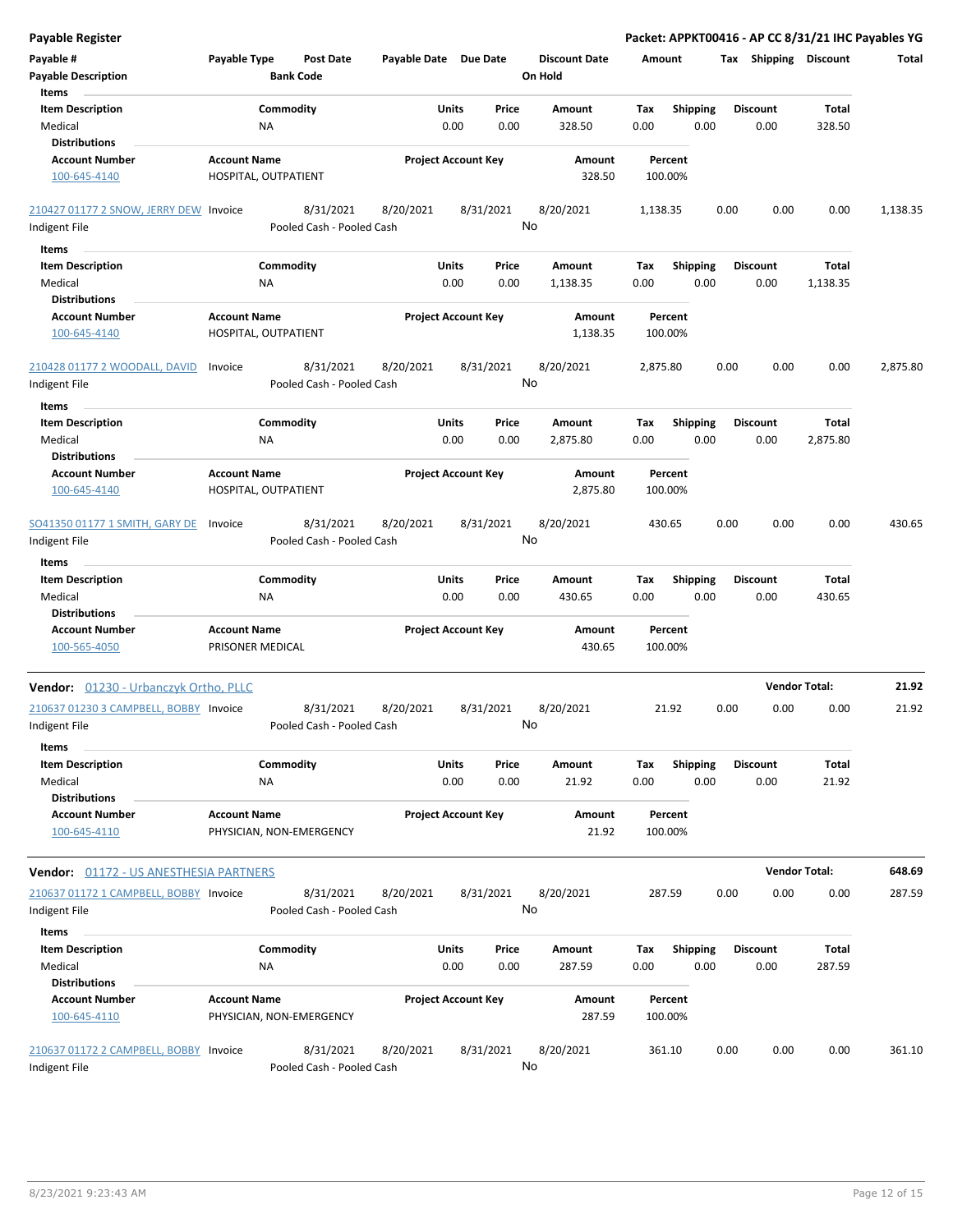| Payable #                           | Payable Type                     | <b>Post Date</b> | Payable Date               | Due Date |                   | <b>Discount Date</b> | Amount  |                 | Tax    | Shipping        | <b>Discount</b> | Total |
|-------------------------------------|----------------------------------|------------------|----------------------------|----------|-------------------|----------------------|---------|-----------------|--------|-----------------|-----------------|-------|
| <b>Payable Description</b><br>Items | <b>Bank Code</b>                 |                  | On Hold                    |          |                   |                      |         |                 |        |                 |                 |       |
| <b>Item Description</b>             |                                  | Commodity        | Units                      | Price    |                   | Amount               | Tax     | <b>Shipping</b> |        | <b>Discount</b> | Total           |       |
| Medical<br><b>Distributions</b>     | <b>NA</b><br><b>Account Name</b> |                  | 0.00                       | 0.00     | 287.59            | 0.00<br>0.00         |         | 0.00            | 287.59 |                 |                 |       |
| <b>Account Number</b>               |                                  |                  | <b>Project Account Key</b> |          | Amount<br>Percent |                      |         |                 |        |                 |                 |       |
| 100-645-4110                        | PHYSICIAN, NON-EMERGENCY         |                  |                            |          |                   | 287.59               | 100.00% |                 |        |                 |                 |       |
| <b>Items</b>                        |                                  |                  |                            |          |                   |                      |         |                 |        |                 |                 |       |
| <b>Item Description</b>             |                                  | Commodity        | Units                      | Price    |                   | Amount               | Tax     | <b>Shipping</b> |        | <b>Discount</b> | Total           |       |
| Medical                             | <b>NA</b>                        |                  | 0.00                       |          | 0.00              | 48.92                | 0.00    | 0.00            |        | 0.00            | 48.92           |       |
| <b>Distributions</b>                |                                  |                  |                            |          |                   |                      |         |                 |        |                 |                 |       |
| <b>Account Number</b>               | <b>Account Name</b>              |                  | <b>Project Account Key</b> |          | Percent<br>Amount |                      |         |                 |        |                 |                 |       |
| 100-645-4110                        | PHYSICIAN, NON-EMERGENCY         |                  |                            |          | 48.92             | 100.00%              |         |                 |        |                 |                 |       |
| Items                               |                                  |                  |                            |          |                   |                      |         |                 |        |                 |                 |       |
| <b>Item Description</b>             |                                  | Commodity        | Units                      | Price    |                   | Amount               | Tax     | <b>Shipping</b> |        | <b>Discount</b> | Total           |       |
| Medical                             | <b>NA</b>                        |                  | 0.00                       |          | 0.00              | 24.59                | 0.00    | 0.00            |        | 0.00            | 24.59           |       |
| <b>Distributions</b>                |                                  |                  |                            |          |                   |                      |         |                 |        |                 |                 |       |
| <b>Account Number</b>               | <b>Account Name</b>              |                  | <b>Project Account Key</b> |          | Amount            | Percent              |         |                 |        |                 |                 |       |
| 100-645-4110                        | PHYSICIAN, NON-EMERGENCY         |                  |                            |          |                   | 24.59                |         | 100.00%         |        |                 |                 |       |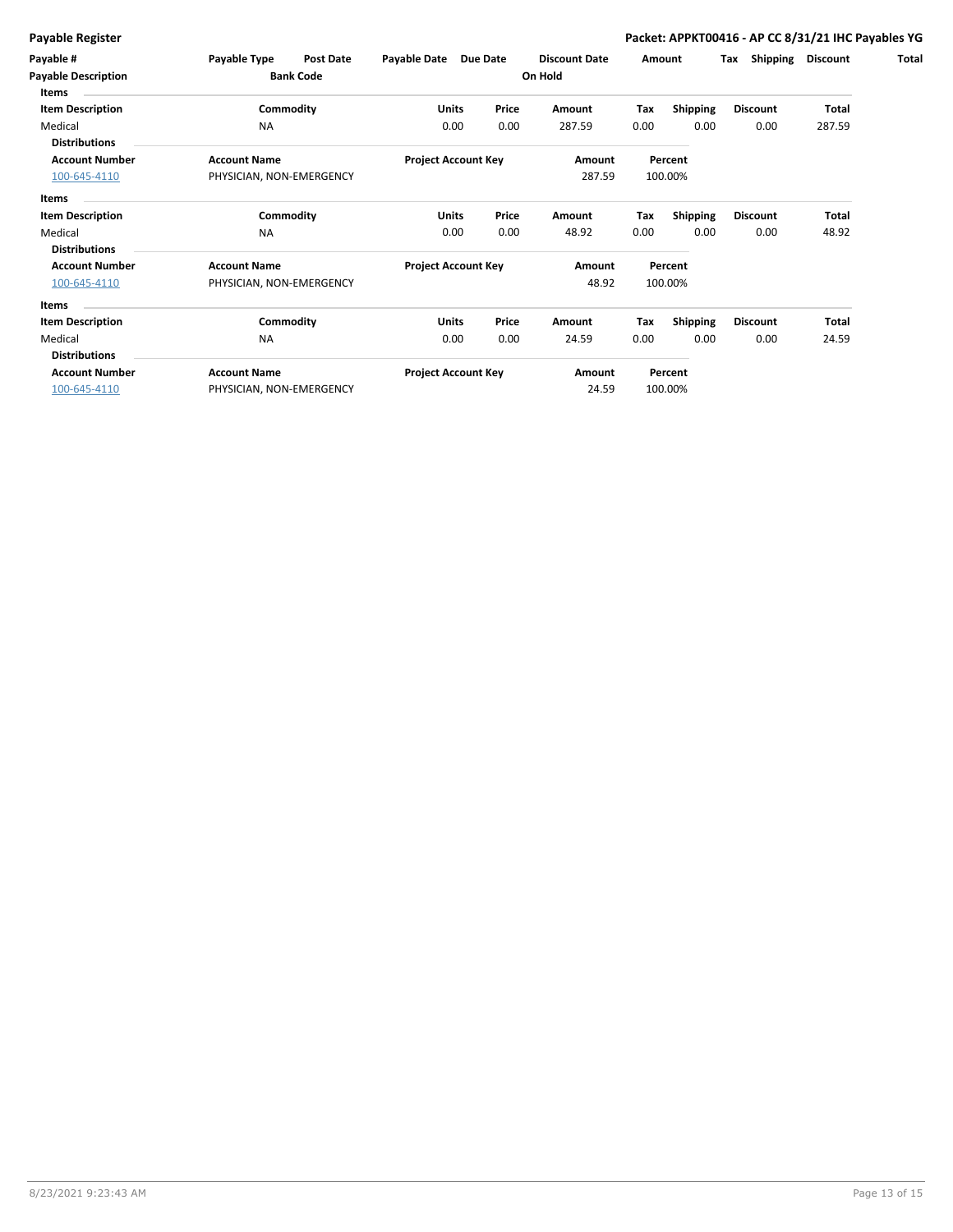## Payable Summary

| Type    | Count               | Gross    | Tax  | Shipping | <b>Discount</b> | <b>Total</b> | <b>Manual Payment</b> | Balance  |
|---------|---------------------|----------|------|----------|-----------------|--------------|-----------------------|----------|
| Invoice | 44                  | 8.840.31 | 0.00 | 0.OC     | 0.00            | 8,840.31     | 0.00                  | 8.840.31 |
|         | <b>Grand Total:</b> | 8,840.31 | 0.00 | 0.00     | 0.00            | 8,840.31     | 0.00                  | 8.840.31 |